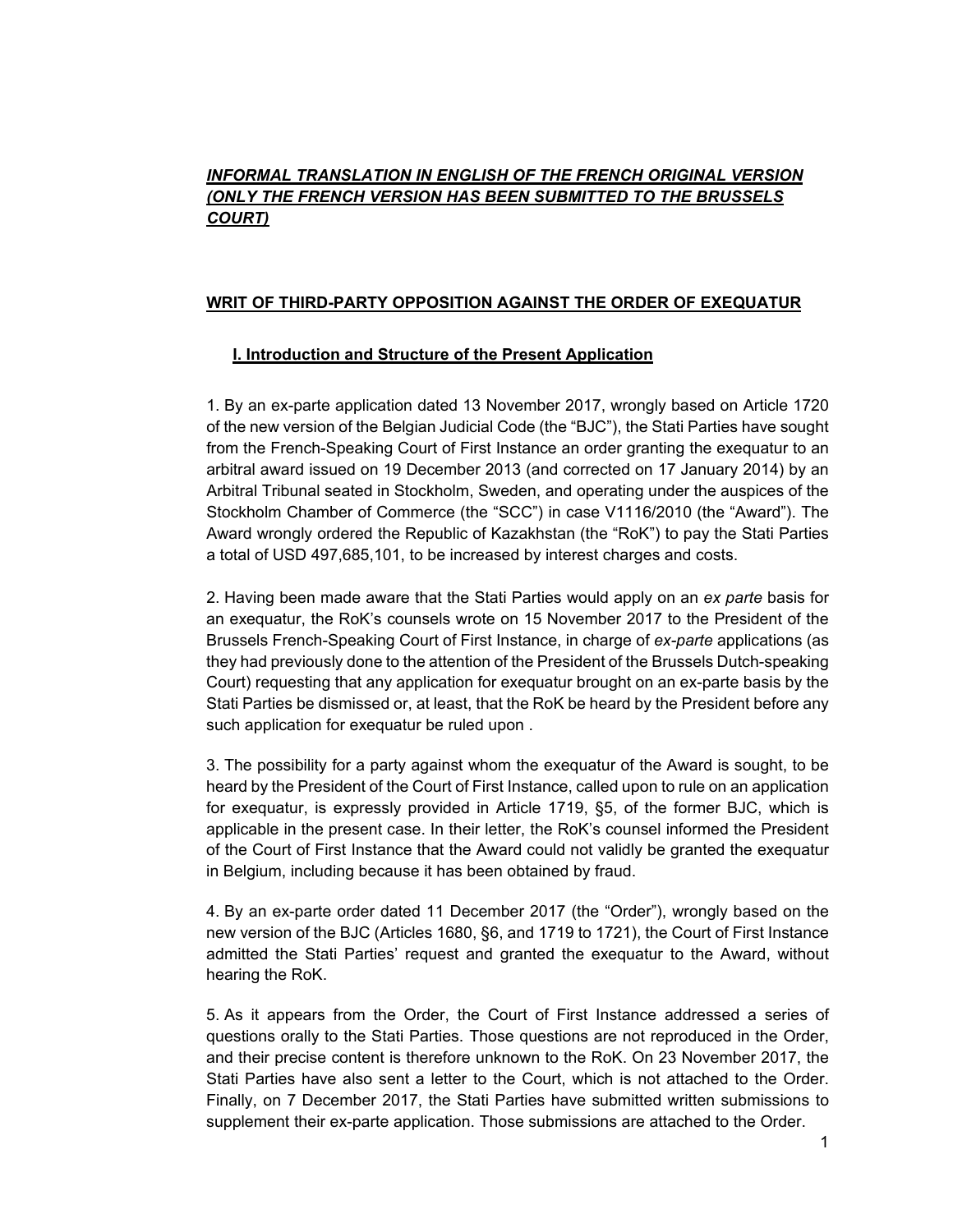6. In the Order, the Court of First Instance stressed that exequatur was granted in view of the information available at this stage, and that it was open to the RoK to bring this third-party opposition to set aside the Order.

7. As will be demonstrated, following the present third-party opposition, Your Court must indeed set aside the Order for the following reasons:

- Firstly, the Court of First Instance had no jurisdiction to issue the Order. Since the arbitration started in 2010, thus before the entry into force on 1 September 2013 of the new law of 24 June 2013 amending part VI of the BJC on arbitration<sup>1</sup>, the Belgian law provisions of part VI of the BJC that are applicable to the exequatur of the Award are the former provisions of the BJC (hereinafter, the "former BJC"). Pursuant to Article 1719, §1, of the former BJC, it was not the Court of First Instance which had jurisdiction, but the President of the Court of First Instance. The Stati Parties have thus wrongly seized the Court, which issued the Order on the basis of Articles 1680, §6, and 1719 to 1721 of the (new) BJC, whereas these provisions are not applicable in the present case. Since this constitutes a breach of an imperative jurisdiction rule, Your Court must necessarily set aside the Order;
- Secondly, the Order must be set aside because the Award was obtained by and through a fraud committed by the claimants before and during the arbitration. The Award cannot receive exequatur in Belgium, since it breaches Article  $V(2)(b)$  (public policy), Article  $V(2)(a)$  (arbitrability), and Article  $V(1)(c)$ (jurisdiction) of the New York Convention on the recognition and enforcement of foreign arbitral awards of 1985<sup>2</sup> (hereinafter, the "New York Convention"), as well as Article 1723, 2°, Article 1723, 3° *juncto* 1704, 3, a, b) and c) and Articles 1723, 3° *juncto* 1704, 2, c) and d) of the former BJC;
- Thirdly, the Order must be set aside because the Award was issued in an arbitration in which several fundamental procedural rules were breached, affecting the RoK's rights of defense and due process rights. Indeed, as will be demonstrated hereafter (i) the Stati Parties have not respected a mandatory cooling-off period imposed by the Energy Charter Treaty of 17 December 1994 (the "ECT") under which they purported to bring the arbitration and which is a condition for the jurisdiction of the Arbitral Tribunal; and (ii) the RoK was not afforded the right to appoint its own arbitrator in the Arbitral Tribunal, while this is one of the most fundamental rights of a party to an arbitration procedure. The Award cannot therefore receive the exequatur in Belgium, on the basis of Article V(2)(b) (public policy), Article V(1)(b) (due

 $\overline{a}$ 

<sup>&</sup>lt;sup>1</sup> M.B., 28 June 2013, p. 41263.<br><sup>2</sup> The New York Convention was approved in Belgium by the Law of 5 June 1975 (M.B., 15 November 1975, p. 14411).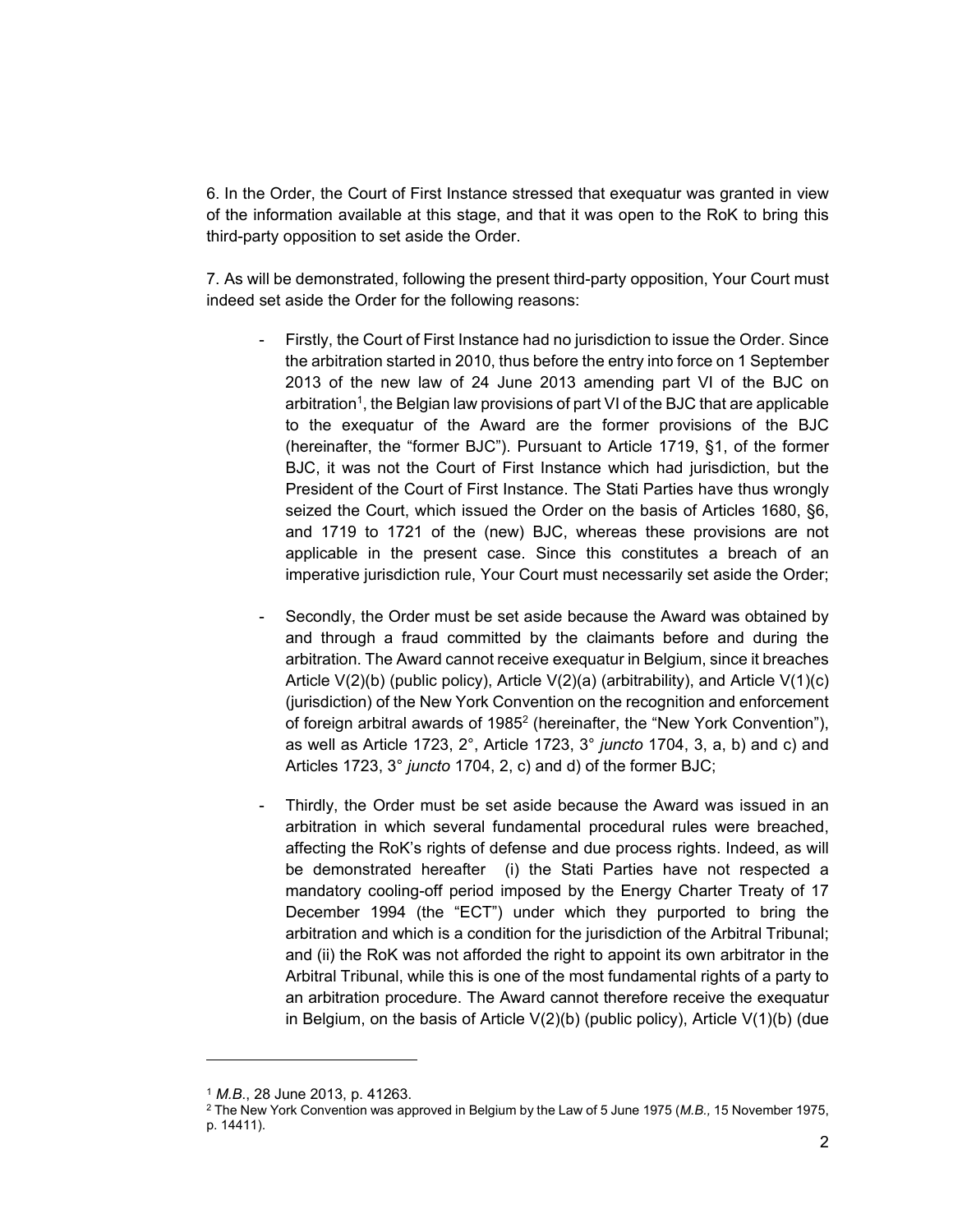process), Article V(1)(c) (jurisdiction), and V(1)(d) (composition and procedure not in accordance with the parties' agreement) of the New York Convention, as well as Articles 1723, 2° and Articles 1723, 3° *juncto* 1704, 2, b), c), d), f) and g) of the former BJC.

8. The RoK reserves its right to complete and/or amend the various grounds for refusal raised in these summons, and to add any new ground which would come to light in the course of the present proceedings.

## **II. Relevant Facts and Procedural Background**

#### **A. Background of the Case**

9. The first two defendants, Anatolie Stati and Gabriel Stati, are entrepreneurs, holding passports of Moldova and Romania. Anatolie Stati claims to own 100% of the third defendant, Ascom, a joint stock company incorporated under the laws of Moldova, with headquarters in Moldova. Anatolie Stati and Gabriel Stati each claim to own 50% of Terra Raf, a limited liability company incorporated under the laws of Gibraltar.

10. During the period between 1999 and 2004, the Stati Parties acquired 100% of the shares in two Kazakh companies, Kazpolmunay LLP ("KPM") and Tolkynneftegaz ("TNG").

11. KPM is wholly-owned by Ascom, which in turn is wholly-owned by Anatolie Stati. TNG is wholly-owned by Terra Raf, which in turn is owned in equal shares by Anatolie Stati and Gabriel Stati.

12. Anatolie Stati also wholly owns Tristan Oil Ltd. ("Tristan"), a special purpose vehicle organized in the British Virgin Islands that was formed for the sole purpose of financing the operations of KPM and TNG. Anatolie Stati served as President and CEO of Tristan and Chairman of its board of directors.

13. Prior to their acquisition by the Stati Parties, KPM and TNG had obtained approval from Kazakhstan to explore and develop various oil and gas fields in Kazakhstan pursuant to different subsoil use contracts.

14. More precisely, in 2006, TNG, together with another oil trading company called Vitol, initiated activities to construct a Liquefied Petroleum Gas Plant in Kazakhstan (the "LPG Plant").

15. Prompted by an inter-governmental communication, from late 2008, the RoK's authorities began to investigate the Stati Parties' activities more closely. The investigations demonstrated various serious irregularities in the operations of KPM and TNG, including regulatory and tax breaches.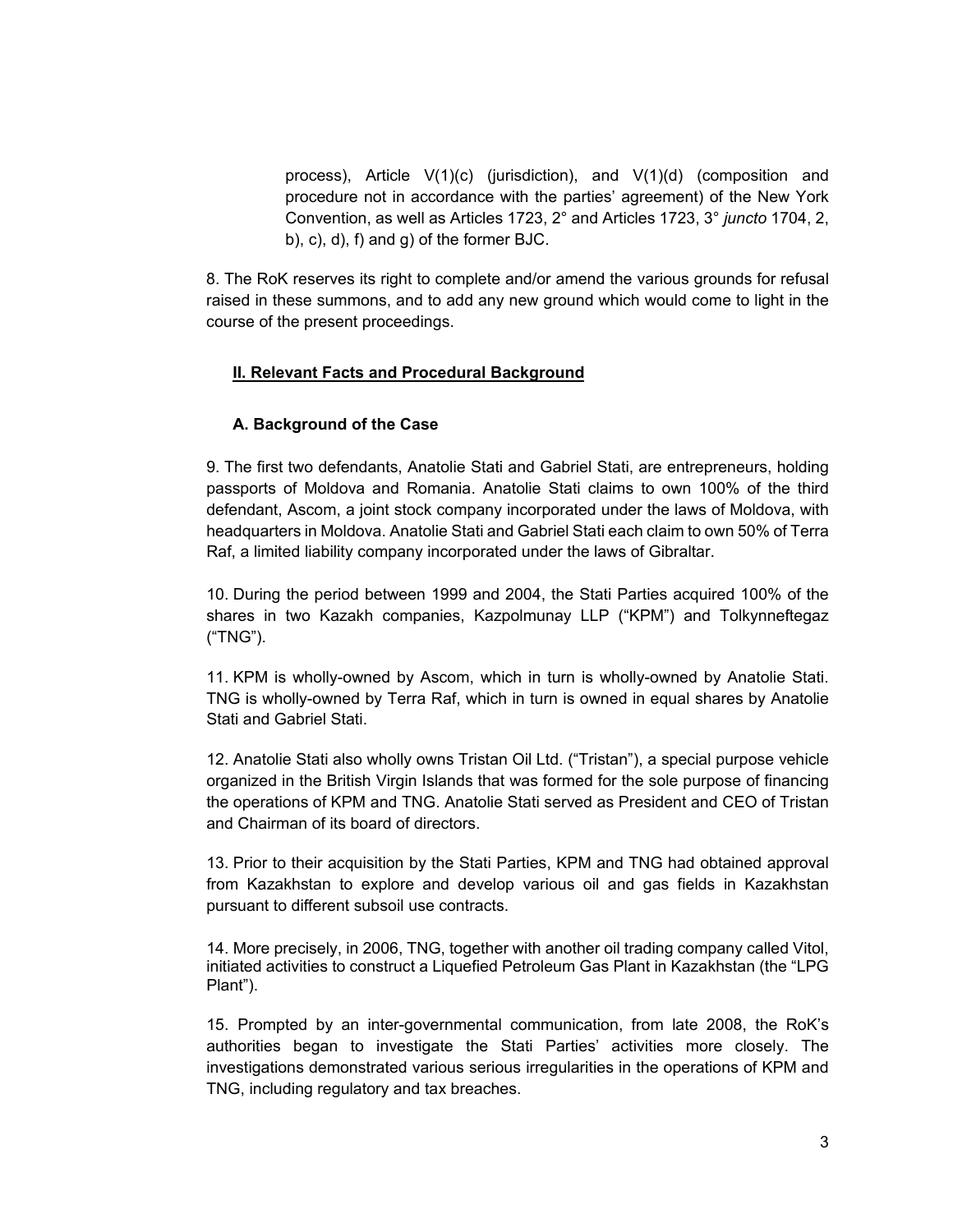16. In June and July 2010, other inspections of KPM and TNG revealed a large number of infringements of a range of environmental regulations and contractual requirements under various licenses.

17. Ultimately, on 21 July 2010, based on these multiple violations, the Kazakh Ministry of Oil and Gas terminated KPM's and TNG's subsoil use contracts. The fields as well as the facilities on the fields (but not the LPG Plant) were taken into trust management by KazMunaiGas National Company ("KMG NC"), the Kazakh state oil company, and by its subsidiary KazMunaiTeniz ("KMT"). Their operation of the fields is not for profit, but in order to maintain and preserve the fields.

18. On 26 July 2010, **only five days after the termination of the subsoil use contracts**, the Stati Parties instituted arbitration proceedings before the Stockholm Chamber of Commerce ("SCC") purportedly under the terms of the Energy Charter Treaty (the "ECT"), an international treaty signed in December 1994 (and which came into force in April 1998), which aims to protect foreign investments in the energy sector.

19. The arbitration clause on which the Stati Parties purported to bring the arbitration is contained in Article 26 of the ECT. This provision provides for a detailed dispute resolution mechanism for disputes between a State that is a contracting party to the Treaty (in this case, the RoK) and an Investor from another State contracting party (in this case, the Stati Parties) in relation to an investment made by the latter in the area of the former. and concerning a breach of one or more of the provisions contained in Part III of the ECT, which provisions impose upon each contracting State (in this case, the RoK) a series of duties in relation to foreign investments made on their territory (in this case, the purported investments made by the Stati Parties).

20. Article 26(1) ECT further imposes upon each party a duty to try settling the dispute through amicable settlement before to submit it to arbitration. Article 26(2) ECT expressly provides that a three months period must lapse from the date on which either party requested amicable settlement before a dispute may be brought to arbitration. As will be further developed below, those provisions have been breached by the Stati Parties in this case.

21. The Stati Parties asserted in the arbitration that the RoK's alleged conduct had breached several provisions of Part III of the ECT, namely Articles 10, 11, 13 and 14. More precisely, the Stati Parties requested to be compensated for the alleged substantial amounts of money they had purportedly invested in generation of a new life in the oil and gas fields in Kazakhstan, including and most importantly in the construction of the LPG Plant.

22. Yet, the RoK learned after the arbitration proceedings (and after that the Award was issued), that the substantial amounts allegedly invested by the Stati Parties in the construction of the LPG Plant, and which were at the basis of their claims before the Arbitral Tribunal, had simply never been invested by them in the LPG Plant.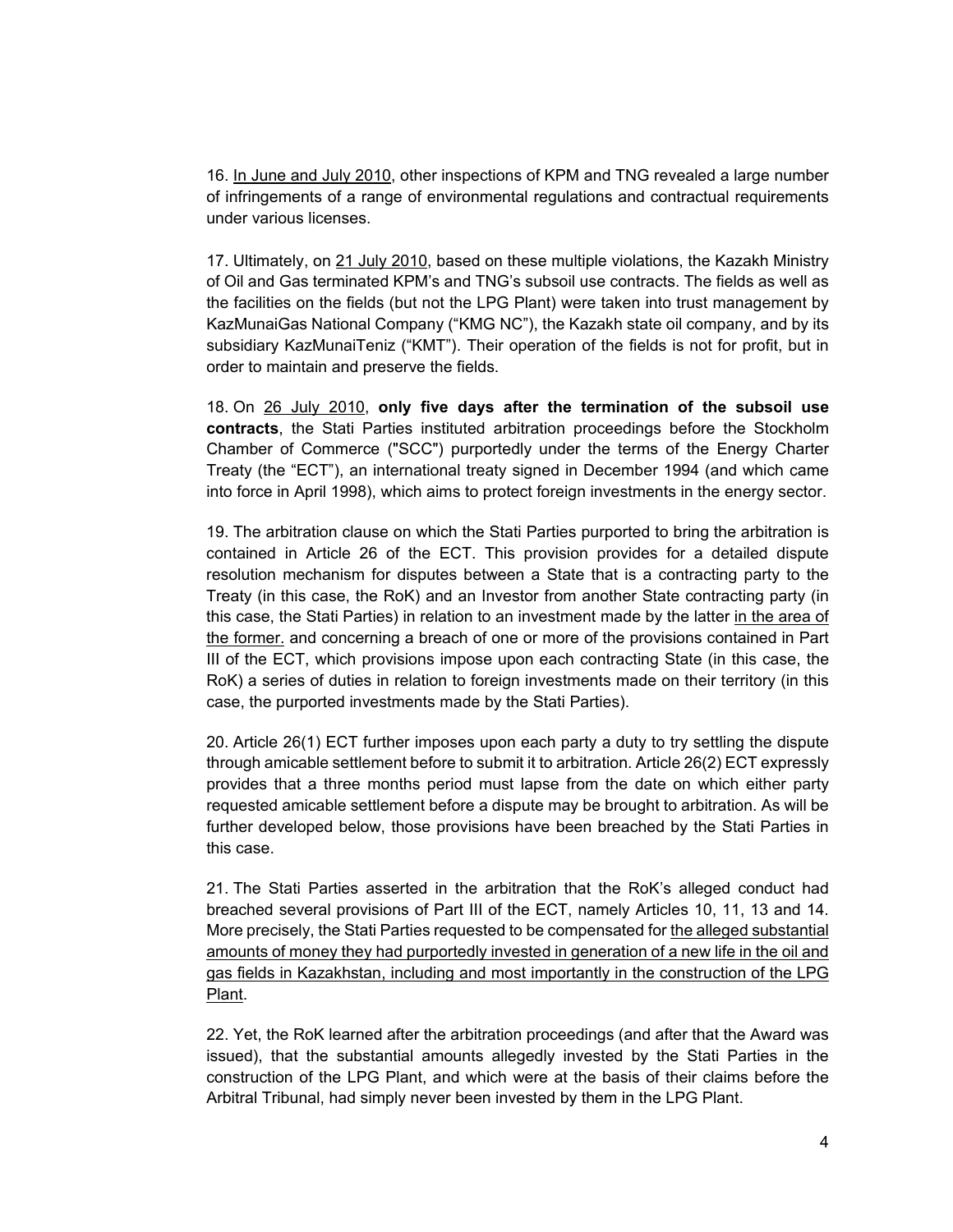23. Therefore, the Stati Parties could not have validly and legitimately relied on the ECT, and especially on the arbitration clause in Article 26 of the ECT, on which they purported to bring the arbitration proceedings against the RoK.

### **B. Arbitration Proceedings**

24. On 5 August 2010, the SCC forwarded the Stati Parties' Request for Arbitration to the RoK. The same letter requested the RoK to submit an Answer by 26 September 2010, as well as its observations regarding the questions of the seat of the arbitration and the Stati Parties' proposal for appointment of the chairperson.

25. This was received by the competent department within the RoK (the Department of the Protection of the State's Property Rights, or the "DPSPR") on 11 August 2010.

26. On 27 August 2010, the SCC sent a further letter by courier to the RoK reminding it to submit an Answer to the Request for Arbitration and setting a new deadline of 10 September 2010. This was received by the DPSPR on 1 September 2010.

27. On 13 September 2010, the Stati Parties submitted by electronic correspondence an ex-parte request to the SCC that the SCC Board appoint an arbitrator on the RoK's behalf.

28. The Stati Parties did not send a copy of this communication to the RoK. The SCC received and forwarded this request to the RoK on the same day, but sent it by registered mail rather than by courier. As a result, this request did not reach the RoK until 23 September 2010.

29. Meanwhile, on 15 September 2010 (two days after receiving the Stati Parties' request to appoint a default arbitrator on behalf of the RoK), the SCC Board nominated Professor Lebedev to be appointed as arbitrator on behalf of the RoK.

30. The SCC informed Professor Lebedev of his appointment on 20 September 2010. Professor Lebedev accepted his appointment immediately.

31. The SCC notified the parties of Professor Lebedev's appointment by a letter dated 23 September 2010, the very day on which the RoK received the copy of the Stati Parties' request for the SCC to appoint an arbitrator on the RoK's behalf.

32. Also on 23 September 2010, the SCC Board determined that the seat of the Arbitration would be Stockholm, Sweden.

33. On 2 December 2010, once the RoK had complied with its internal procedures and retained counsel to represent it, it formally objected to the SCC's appointment of Professor Lebedev as its arbitrator, arguing that it was done without the RoK's consent and prior consultation, without providing prior notice of the Stati Parties' request, and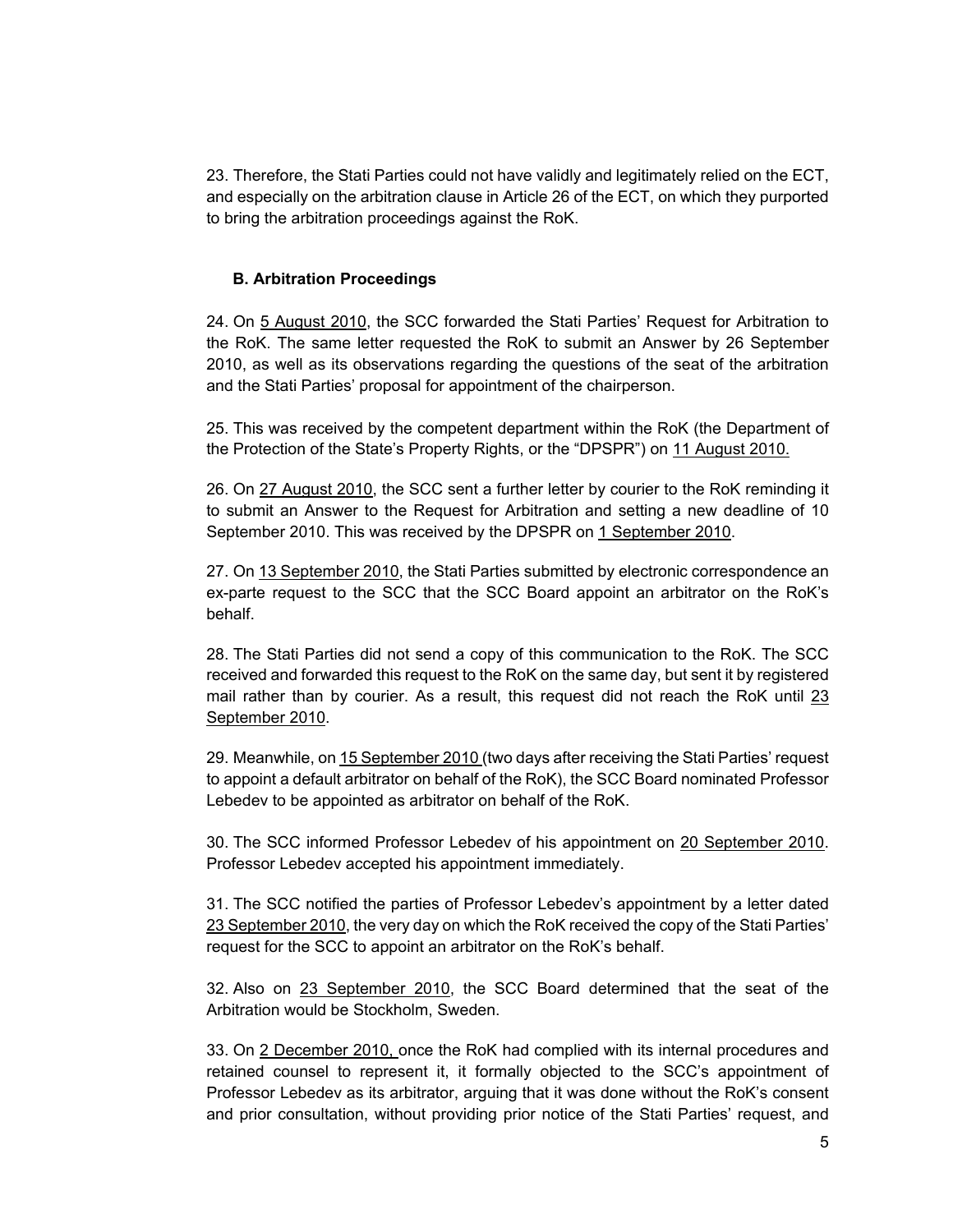without giving the RoK adequate opportunity to select its own arbitrator. The RoK therefore requested an opportunity to appoint its own arbitrator.

34. On 15 December 2010, a meeting of the SCC Board took place, chaired by Mr Gernandt. The minutes of this meeting record the SCC Board's decision that the challenge to Professor Lebedev, introduced by the RoK, was dismissed. It also appears from the minutes of this meeting that Margrete Stevens, a lawyer and partner within the law firm King&Spalding, participated to this meeting. Yet, King&Spalding was representing the Stati Parties in the arbitration.

35. The RoK at all times maintained its objection to the appointment of Professor Lebedev and reserved all of its rights in that regard.

36. The arbitration continued until the submission of the final post-hearing briefs on 3 June 2013, and included three hearings which took place in Paris.

37. On 19 December 2013 the Tribunal rendered its Award.

38. On the signature page of the Award (page 414), Professor Lebedev is recorded as having dissented on jurisdiction and Mr Haigh is recorded as having dissented on parts of the quantum analysis. Neither provided a separate dissenting opinion or otherwise explained the basis of his dissent.

39. On 17 January 2014, the Tribunal issued a correction to the Award under Article 41 of the SCC Rules and Section 32 of the Swedish Arbitration Act ("the SAA") in respect of the arbitration costs.

40. The Award ordered the RoK to pay the Stati Parties a total of USD 497,685,101, to be increased by interest charges and costs.

41. On 19 March 2014, the RoK commenced proceedings in Sweden to annul the Award pursuant to Swedish arbitration law.

42. Thereafter the Stati Parties instituted proceedings to enforce the Award in the US, in England, in Luxembourg, in the Netherlands and now in Belgium.

43. In all the jurisdictions where enforcement is sought by the Stati Parties, the RoK is contesting recognition and enforcement (exequatur) of the Award, under the New York Convention on the recognition and enforcement of foreign arbitral awards of 1985 (the "NY Convention") and/or under the relevant national arbitration laws.

#### **C. Discovery of the Fraud**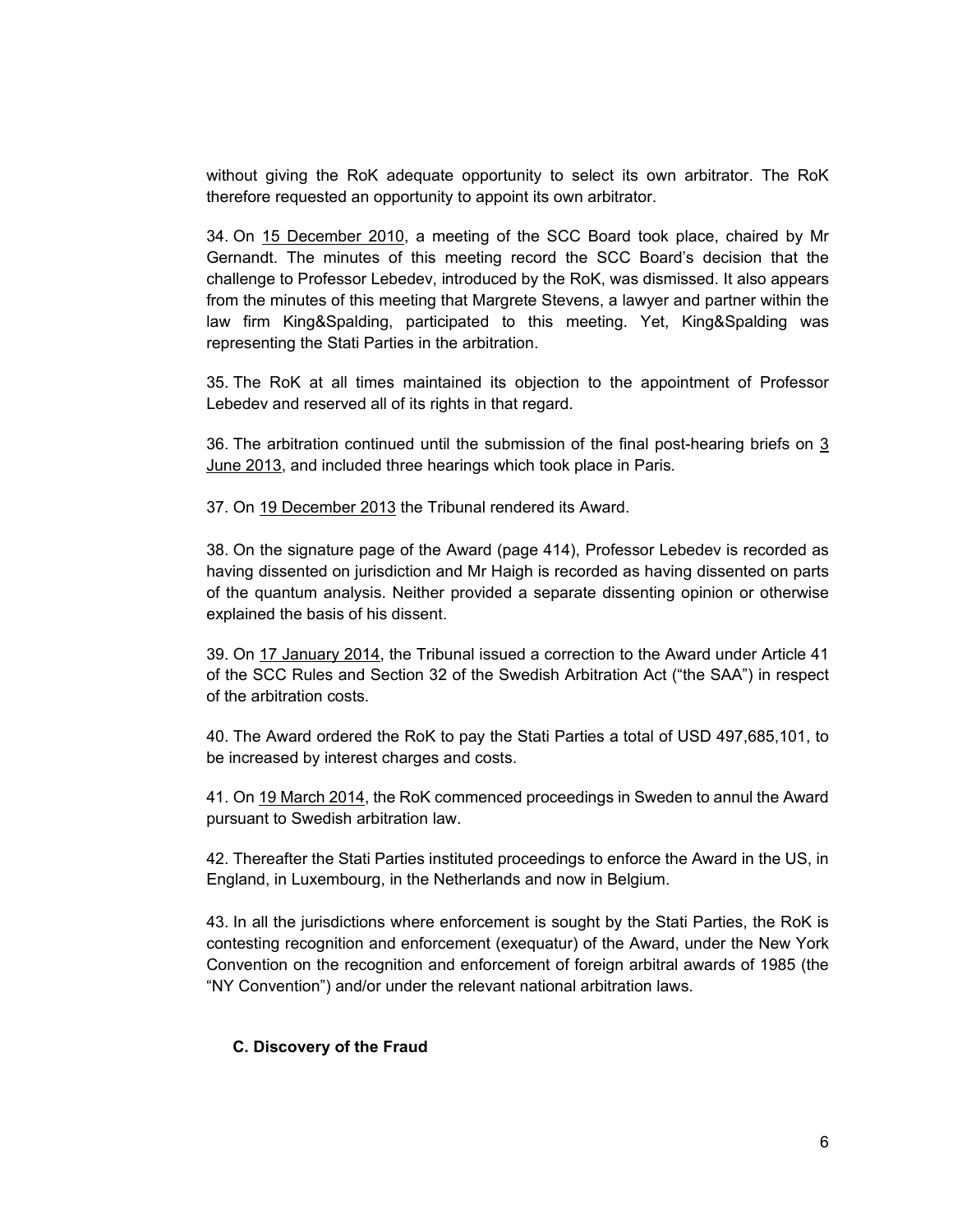44. It was only after the Award had been rendered, and after the US and English exequatur actions had been commenced, that the RoK came to learn that the Award had been obtained by fraud.

45. Particularly, the RoK discovered that the Stati Parties had been involved in other arbitral proceedings relating to the same LPG Plant. Those other arbitration proceedings partially overlapped in time with the arbitration proceedings against the RoK. The Stati Parties were represented by the same counsel in both proceedings, namely the law firm [King & Spalding].

46. When the RoK discovered this, it lodged an application before the U.S. District Court for the Southern District of New York for discovery at the law firm Clyde & Co. Against the strong objection of the Stati Parties, the US Court granted discovery by an order of 22 June 2015.

47. Based on the order, Clyde & Co. was forced to disclose a large number of documents. It is on the basis of these documents, and further investigations, that the fraud was unravelled by the RoK in the summer of 2015.

48. The fraud is related to the LPG Plant that the Stati Parties were to develop in Kazakhstan, and which they invoked at the basis of their "investment" to ground the Arbitral Tribunal's jurisdiction under the arbitration clause contained in Article 26 of the ECT.

49. The main equipment for the LPG Plant was delivered and its instalment supervised by the German company TGE Gas Engineering GmbH ("TGE") for a contract price of approximately EUR 32,000,000.

50. The Stati Parties abandoned the construction in early 2009. By then it was 80% to 90% complete.

51. Only eighteen days after the agreement with TGE had been concluded, the companies linked to the Stati Parties concluded an agreement with Perkwood Investment Limited ("Perkwood") (the "Perkwood Contract"). Perkwood was purported to be an independent third party company established in the UK and with which the Stati Parties had entered into arms-length contracts. The stated purpose of the Perkwood Contract was the purchase of equipment for the LPG Plant.

52. As discovered later based on the documents disclosed by Clyde & Co., **Perkwood was simply another Stati company**, which the Stati Parties – after denying this initially, including in submissions before the Swedish court – were forced to concede when confronted with Powers of Attorney issued by Perkwood to Mr. A. Stati and his son, M. G. Stati.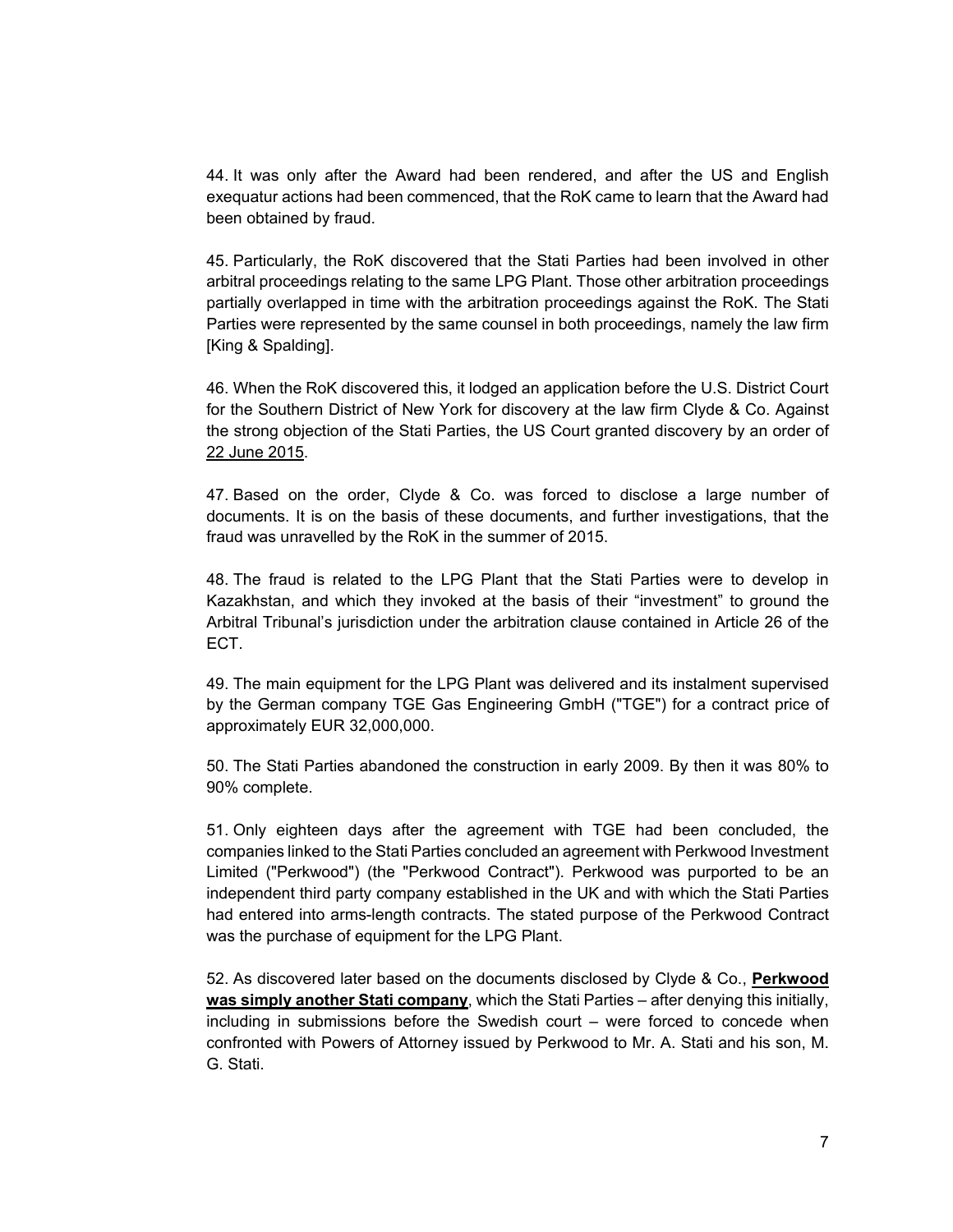53. It has now surfaced that the Stati Parties used an important number of schemes to fraudulently inflate the construction costs of the LPG Plant through Perkwood and the Perkwood Contract. For instance:

- The Stati Parties purportedly purchased equipment for the LPG Plant from Perkwood at artificially inflated prices when the identical equipment had already been supplied, at a much lower cost, by TGE under the legitimate TGE Contract. This has been evidenced by an engineer from TGE, M. Franjo Zaya, who testified in the English proceedings that he had never encountered Perkwood while working on the LPG Plant, and that multiple equipment described in the Perkwood Contract referred to the exact same equipment that had already been delivered by TGE;
- The Stati Parties moreover purportedly purchased equipment in an amount of USD 72 million from Perkwood for the LPG Plant that was not required for the construction of the LPG Plant, and was never in fact delivered to the construction site of the LPG Plant, in order to fictitiously inflate the construction costs of the LPG Plant;
- The Stati Parties created a fictitious USD 43,852,108.00 "management fee" included in the total amount of the Perkwood Contract. Besides the fact this fee had no contractual basis, it was not paid in consideration for any services actually provided by or on behalf of Perkwood. The true purpose of any purported "management fee" paid by TNG to Perkwood was, again, to inflate the construction costs of the LPG Plant on a purely fictitious basis;
- From the time of its establishment in 2005 until its liquidation in 2011, Perkwood lodged "dormant accounts" with the UK Companies House. Under English law, a company may only lodge "dormant accounts" if during the relevant financial year it has not performed a single transaction. Hence, while Perkwood was, according to the Perkwood Contract, involved in every kind of activity for the benefit of the development of the LPG plant, Perkwood was taking the position in England that it was "dormant". If it was a dormant company, it could simply not have rendered the "management services" for which it received purported "management fees" under the Perkwood **Contract**
- 54. The fraudulently inflated costs of constructions are in excess of USD 150 million.

55. Throughout the arbitration proceedings, the Stati Parties argued, relying on false evidence, that they had invested over USD 245 million in the LPG Plant, while **the sums they alleged have in fact never been invested in the plant.**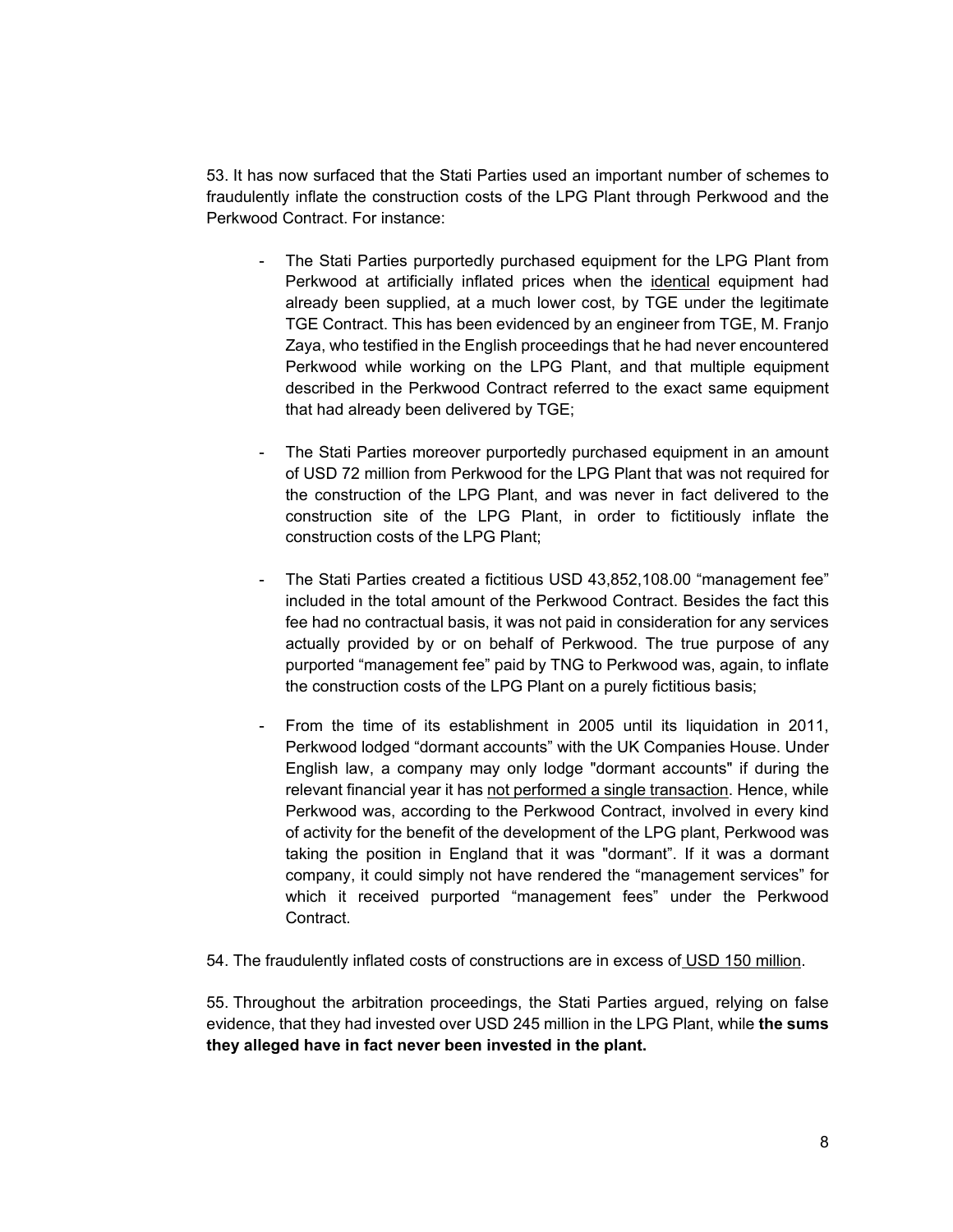56. Amongst other, the fraudulently inflated costs were communicated by the Stati Parties to KPMG, their auditor, and became part of the financial statements of their companies which they submitted in the arbitration.

57. The Stati Parties did not tell their auditor that Perkwood was linked to them. Yet this was an obligation under International Accounting Standard ("IAS") 24.1. IAS 24.1 obliges party-related transactions to be reported to the auditor. As a consequence the auditor came to the mistaken conclusion that the Perkwood Contract was a bona fide commercial agreement with a third party. For this reason, the auditor, without any further investigation, permitted the purported costs said to have been incurred in the context of the Perkwood Contract to be included in the annual accounts.

58. The evidence submitted by the Stati Parties in the arbitration included also testimonies of Mr. A. Stati himself, his chief accountant and others, as well as documents, for example the financial statements above mentioned. Those testimonies and financial statements all contained or referred to the fraudulently inflated construction costs of the LPG Plant. Therefore, those testimonies and evidence were false.

59. The Stati Parties further submitted in the arbitration an indicative bid that had been made by the Kazakh state-owned company KazMunaiGas ("KMG") to purchase the LPG Plant from the Stati Parties' companies (Ascom and Terra Raf) (the "Indicative Bid"). In the Indicative Bid, KMG had valued the LPG Plant for an amount of USD 199 million.

60. The Stati Parties continuously argued before the Arbitral Tribunal that this Indicative Bid represented a relevant "*guide to the value*" of the LPG Plant, for the purpose of valuation the amount of their investment, and the alleged damages they purportedly suffered. **Yet, this Indicative Bid was based on an "Information Memorandum" that had been communicated by the Stati Parties, and which was based on the fictitious costs described above**.

61. In the Award, the Arbitral Tribunal considered the Indicative Bid "*to be the relatively best source of information for the valuation of the LPG Plant among the various sources of information submitted by the Parties regarding the valuation for the LPG Plant*" (§ 1747 of the Award).

62. For this reason, the Arbitral Tribunal set the value of the LPG plant at USD 199,000,000, in line with KMG's Indicative Bid.

63. When the Award is based on KMG's Indicative Bid for the value of the LPG plant, a bid that is itself based on the fictitious costs linked to the Perkwood Contract, the Award became vitiated by the fraud committed by the Stati Parties.

64. In addition, and more fundamentally, if the fraud committed by the Stati Parties to falsely inflate the alleged costs of the LPG Plant had been known to the Arbitral Tribunal, the arbitration would have unfolded entirely differently.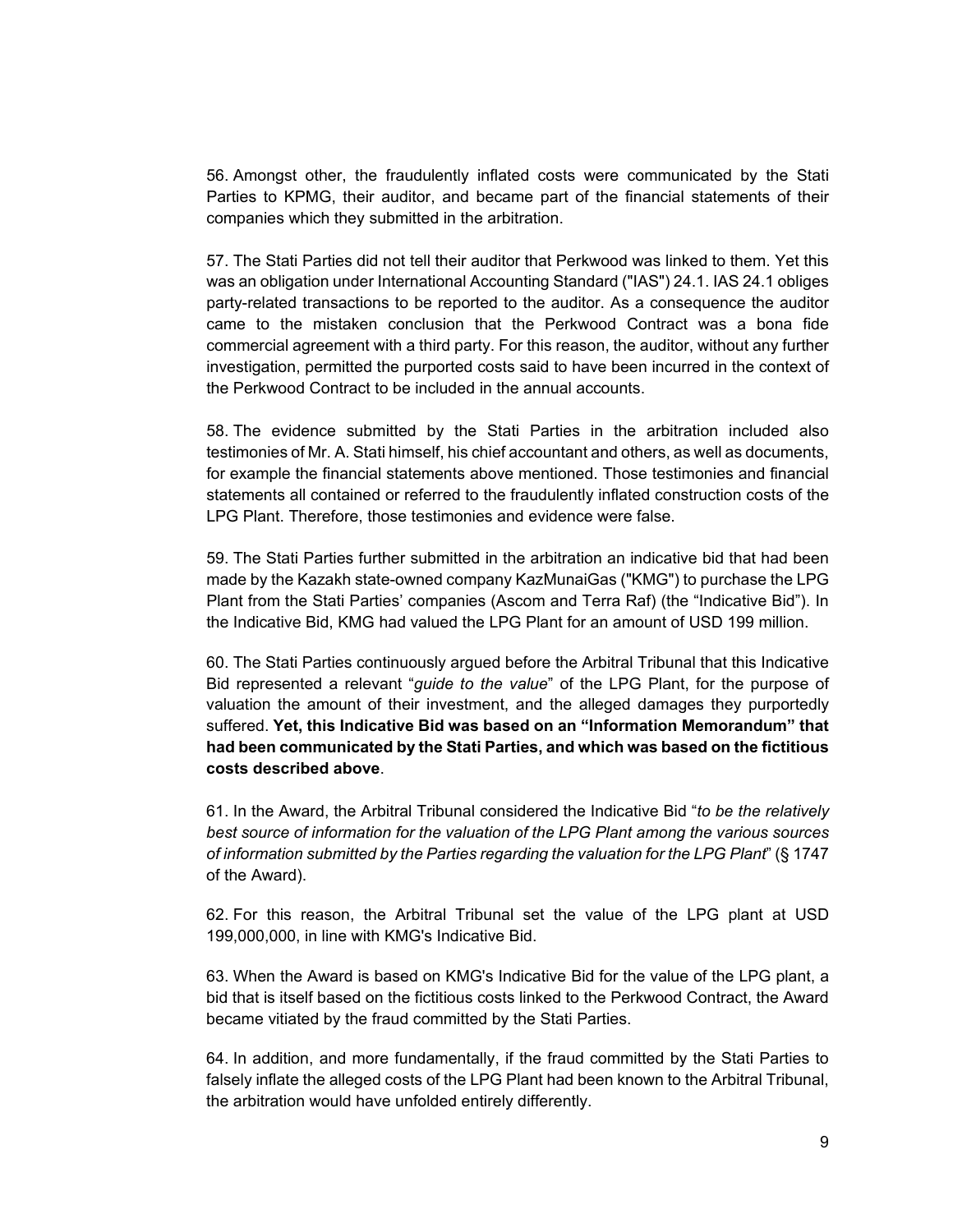65. The fraud would obviously have been raised by the RoK as a defence against the jurisdiction of the Arbitral Tribunal. The purported investment made on the territory (the "area") of Kazakhstan, on which they based the Tribunal's jurisdiction under Article 26 ECT, had simply never been made in the manner (and in the proportion) alleged.

66. The fraud would also have been raised by the RoK as a defence against the admissibility and merits of the claims.

67. It follows from the above that the Stati Parties' fraudulent scheme and false evidence have therefore directly affected the Arbitral Tribunal's assessment of the questions of: (i) the Tribunal's jurisdiction and the admissibility of the Stati Parties' claims; (ii) the RoK's potential liability for damages; and, (iii) (in any event) the quantum of damages wrongly awarded by the Arbitral Tribunal.

68. Had the Arbitral Tribunal known about the massive fraudulent scheme masterminded and performed for over three years by the Stati Parties before the beginning of the arbitration, as well as the false witness statements, expert opinions procured by the Stati Parties and other submissions made by the Stati Parties, it would simply not have ordered the RoK to pay any compensation to the Stati Parties under the ECT.

#### **D. Setting-Aside Proceedings before the Swedish Courts**

69. On 19 March 2014, the RoK instituted proceedings before the Svea Court of Appeal in Stockholm to set-aside the Award under the Swedish Arbitration Act. In its initial application, the RoK challenged the Award on the ground of several procedural flaws, amongst which:

- the invalid constitution of the Arbitral tribunal due to SCC's improper default appointment of Professor Lebedev on behalf of the RoK; and ;

- the Stati Parties' failure to comply with the cooling-off requirement of article 26 of the ECT, which is a condition precedent to the right to have the dispute settled in arbitration and to the jurisdiction of the Arbitral Tribunal.

As mentioned above, at that time, the fraud had not yet been discovered.

70. On 5 October 2015, after the RoK began to unravel the Stati Parties' fraudulent scheme, the RoK filed another motion to set aside the Award because it was procured by fraud.

71. In November 2015, the Svea Court decided to consolidate the RoK's challenges of the Award.

72. With respect to the jurisdiction of the Arbitral Tribunal more particularly, the RoK asserted in front of the Svea Court that an action under the ECT requires a good-faith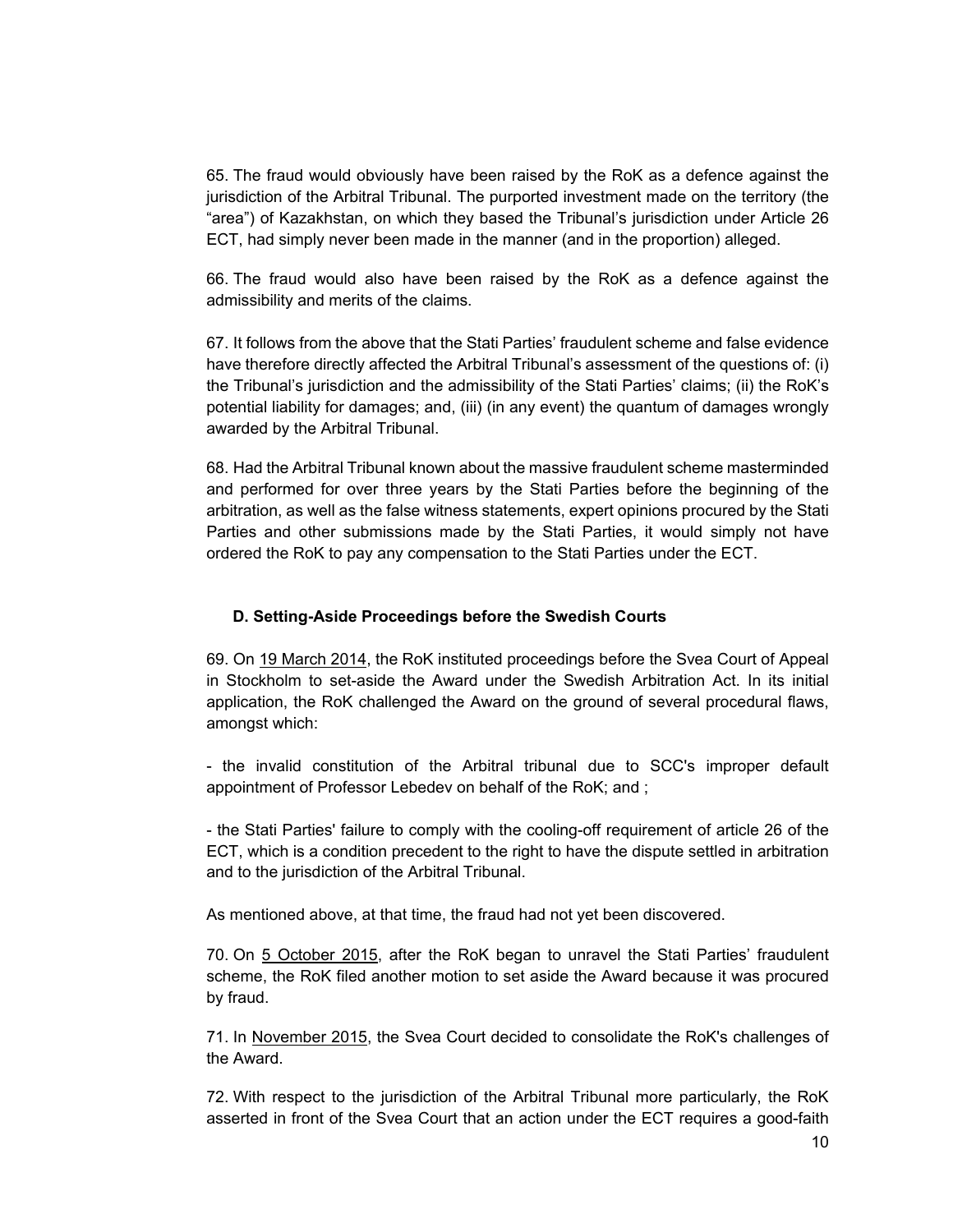investment and that in the present case Stati Parties' purported investment was the result of a fraud. With respect to liability, RoK stressed that the erroneous reliance on the Stati Parties' assertions (which proved to be false and fictitious) led the Arbitral tribunal to give a ruling in their favour. The RoK also highlighted that during the arbitration proceedings the Stati Parties misled the Arbitral Tribunal in claiming that they had incurred USD 245 million in constructing and developing the LPG Plant, whereas this investment, as claimed, was fictitious.

73. The Stati Parties did not offer any evidence to contradict the key factual elements brought by the RoK concerning the fraudulent scheme. In particular, they did not offer evidence as to the actual and true construction costs of the LPG Plant.

74. On 9 December 2016, the Svea Court of Appeal wrongly dismissed the RoK's action despite the RoK's detailed and specific allegations regarding the fraudulent scheme.

# 75. Importantly, **the Court did not rule on the question whether the Stati Parties engaged in a fraudulent scheme or offered false evidence and testimony in the SCC Arbitration**.

76. The Court merely considered that *"the indicative bid per se is not to be regarded as false evidence"*, without addressing the argument that the false evidence was itself based (directly) on the Stati Parties' fictitious and fraudulent evidence.

77. The Court also did not address RoK's arguments that the Stati Parties' fraud in effect deprived the Arbitral Tribunal of jurisdiction under the ECT.

78. Moreover, the Court did not give permission to RoK to appeal the decision (this being a condition to make an appeal to the Swedish Supreme Court).

79. On 3 February 2017, the RoK filed a motion with the Swedish Supreme Court for grave procedural errors, because the Svea Court had not ruled on all of the RoK's setaside grounds. This is an extraordinary recourse, and not the regular appeal that the Swedish Court of appeal had refused permission to pursue as noted above. On 24 October 2017, the Swedish Supreme Court wrongly dismissed this extraordinary recourse, **without providing any reasoning**.

## **E. The English judgment recognizing a fraud "***prima facie***"**

80. On 24 February 2014, the Stati Parties filed an ex-parte application to enforce the Award in the High Court of Justice, Queen's Bench Division, Commercial Court, in London, England ("the High Court").

81. On 28 February 2014, the High Court issued an order granting the Stati Parties permission to enforce the Award.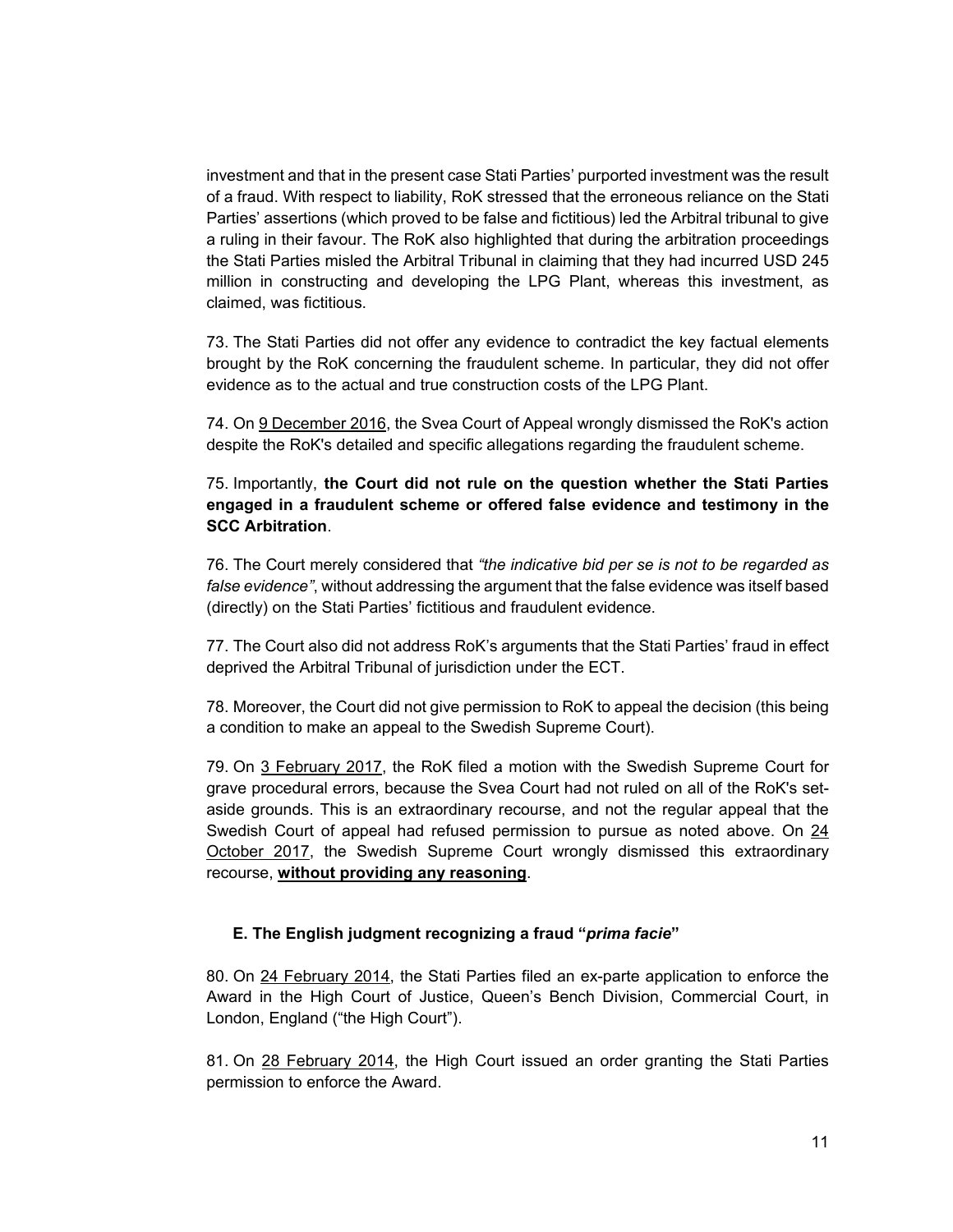82. This order was served by the Stati Parties on the RoK only nearly a year later, on 14 January 2015.

83. On 7 April 2015, the RoK filed an application to annul the permission to enforce the Award, setting out the grounds to challenge the enforcement that were known to the RoK at the time.

84. The effects of the enforcement order have been stayed in England since that time.

85. After the fraud was unravelled in the summer of 2015, on 27 August 2015, the RoK applied to amend its pleadings to add the ground that the enforcement of the ECT Award **contravenes public policy by reason that it had been procured by fraud**.

86. The RoK submitted extensive witness evidence and documents in support of its application. This included witness statements and supporting documents from international accountants, construction engineers, and Kazakhstan's counsel, Mrs Patricia Nacimiento.

87. On 6 June 2017, on the basis of the evidence submitted and after having heard the Stati Parties, the High Court (Justice Knowles) issued a judgment in which it held that RoK **had presented a "***sufficient prima facie case that the Award was obtained by fraud***"** (the "English judgment").

88. At para. 65 of the English judgment, the High Court found that, should the RoK's position be confirmed in the trial on the merits:

"*the present case is one where [the Stati Parties] encouraged the Tribunal to rely on an indicative offer [from KMG] that [the Stati Parties] knew was misleading, because it was based on false information that they had provided*".

89. Importantly, the High Court decided that the reasoning of the Swedish Court could not be followed. The High Court found, amongst other, the following:

"*the Swedish Court (...) reasoned that the KMG Indicative Bid was not (itself) false evidence. That assessment holds at the time the KMG Indicative Bid was made, but I respectfully question whether it still holds when the KMG Indicative Bid is later deployed by a party who knows (but continues to conceal) that it is the product of that party's fraud*".

90. Accordingly, the High Court ordered a full trial on the merits regarding the fraud. Both Parties are currently engaged in the proceedings and working towards a 8-day trial to begin in October 2018, where witnesses and experts will be heard and subject to crossexamination. As the Stati Parties are fully aware, this process can only further expose the extent of the fraudulent scheme instigated by the Stati Parties to obtain the Award.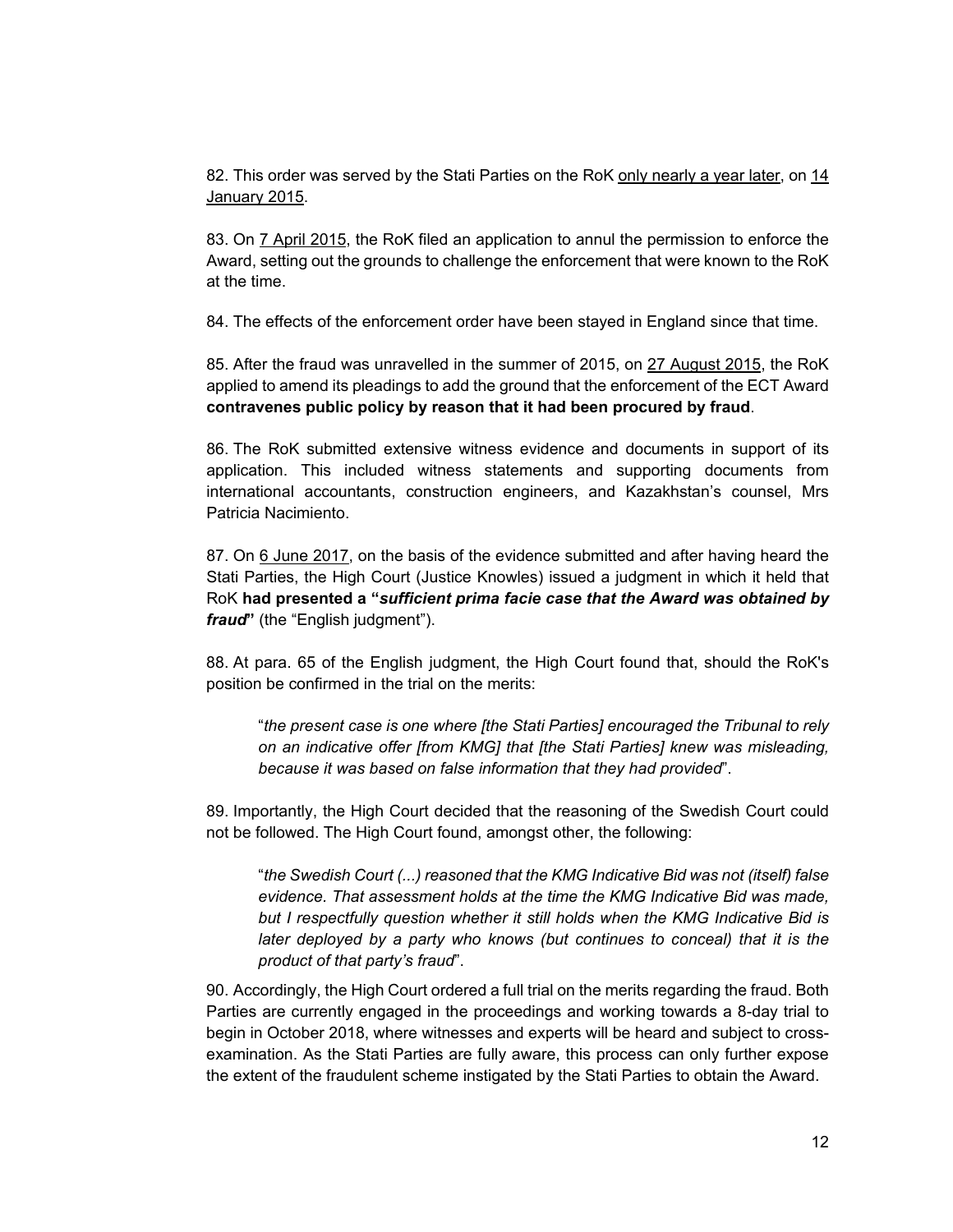91. In their ex-parte application dated 13 November 2017 to seek the exequatur of the Award submitted before this Court, the Stati Parties **entirely failed to disclose the existence of the English proceedings and the English judgment**, in breach of their duty to act loyally in ex-parte proceedings<sup>3</sup>. The English judgment is clearly relevant and material because, as will be further developed below, an Award obtained by fraud may not be recognized and enforced under both the New York Convention and Belgian law.

92. It was only thanks to the initiative of the RoK that the Stati Parties were finally forced to inform the Court about the English proceedings and the English judgment.

93. Indeed, as explained above  $(\S 2)$ , on the  $15$  November 2017, the RoK's counsel sent a letter to the President of the French-speaking Court of First Instance before the exparte application for exequatur. That letter seemingly prompted the Court to ask questions to the Stati Parties, that the Stati Parties were subsequently forced to mention the existence of the English judgment in their additional submissions dated 7 December 2017.

94. As the RoK was not summoned to appear before to issue the Order, the Court could only rely on the unilateral and biased presentations about the English proceedings made by the Stati Parties in their additional submissions, including on their allegation that an appeal against the English judgment was pending. In fact, their appeal has been lodged too late and has since then been declared inadmissible by an Order of the Court of Appeal of England dated 9 January 2018. There is thus no appeal pending against the English judgment, having confirmed the existence of a fraud *prima facie*.

95. Moreover, in their additional submissions dated 7 December 2017, the Stati Parties wrongly relied on the alleged "*res judicata*" effect of the Swedish judgments, while these judgments have no legal consequences in the Belgian legal order (as further explained below in §147 and following).

#### **F. Attachment Proceedings**

 $\overline{a}$ 

96. Before the Stati Parties applied on an ex-parte basis to this Court to seek the exequatur of the Award, they had sought also on an ex-parte basis, from the Dutchspeaking Court of First Instance, on 29 September 2017, the authorization pursuant to Article 1412*quinquies*, §2, 3°, of the BJC, to proceed to a pre-judgment (conservatory) garnishment in the hands of the Belgian bank BNY Mellon SA/NV ("BNYM") on assets "*relating to*" the "*Savings Fund*" of the National Fund of the Republic of Kazakhstan.

97. This authorization was granted to the Stati Parties in an order dated 11 October 2017.

<sup>3</sup> Civ. Gent (Prés.), 29 November 1991, *TGR*, 1992, n°7, p. 13; Brussels, 14 March 2000, *JT*, 2001, p. 337, obs. L. Van Bunnen.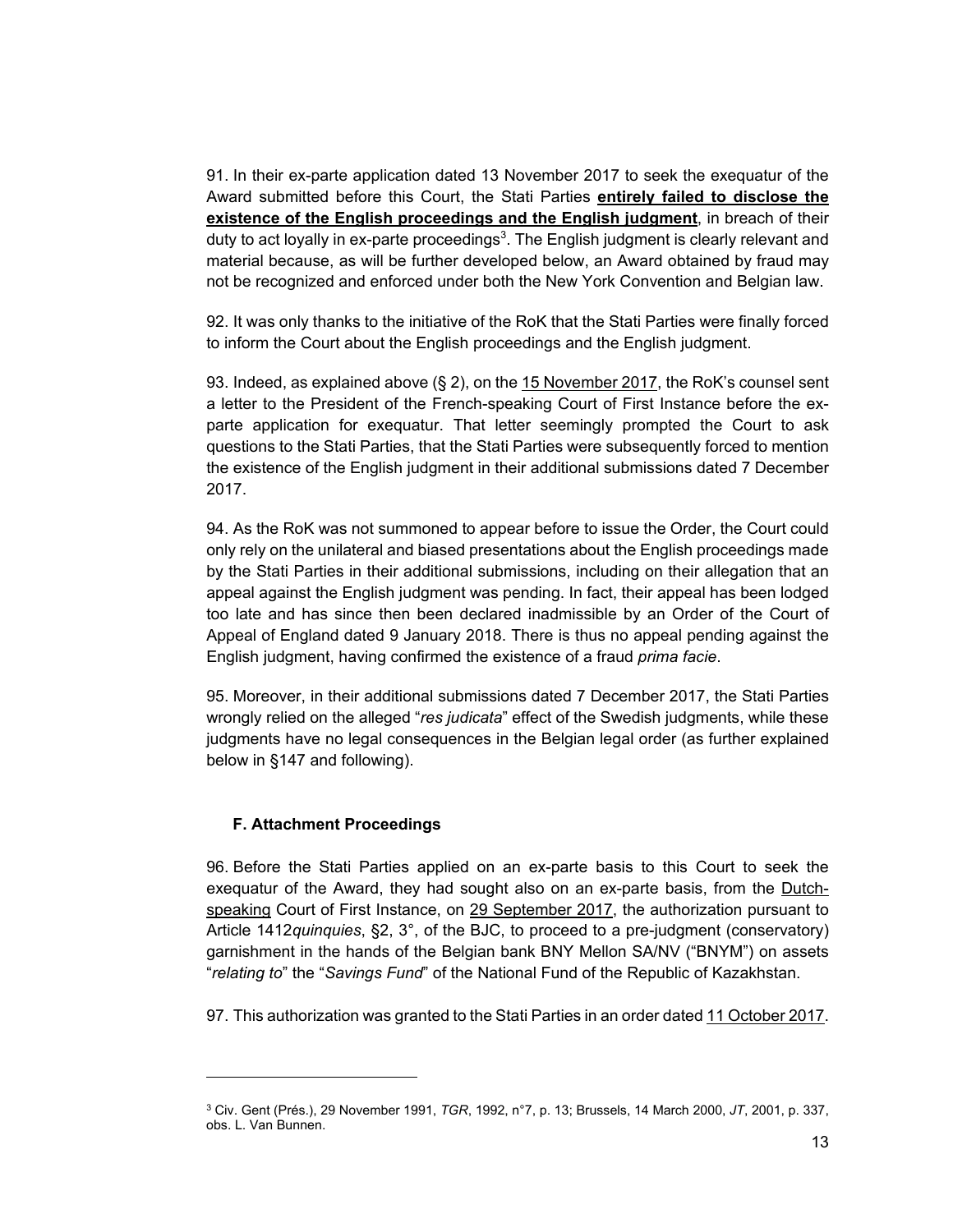98. This garnishment purportedly intended to protect the Stati Parties' claim against the RoK based on the Award (which had not yet been recognized in Belgium at that time).

99. Towards the end of October 2017, BNYM issued an (undated) declaration stating that it had frozen all the assets held on cash and securities accounts held by a third party, the National Bank of Kazakhstan ("NBK"), at BNYM's London branch for a total amount of approximately **USD 22 billion.**

100. The garnishment of this amount, without proportion with the amount of the Award, causes a very substantial prejudice to the NBK.

101. Upon review of the Stati Parties' ex-parte application before the Dutch-speaking Attachment Court, the garnishment order and the declaration of BNYM, it appears that:

- the conditions to obtain the authorization for the attachment of funds held by foreign central banks (Article 1412*quater* of the BJC) and foreign sovereign funds (Article 1412*quinquies* of the BCJ) are not satisfied;
- the assets that were frozen are held with BNYM by the NBK, and not by the RoK;
- those assets are held with the London branch of BNYM, and not on the Belgian territory.

102. On 20 November 2017, the RoK filed a "third-party opposition" against the garnishment order before the Dutch-speaking Attachment Court. Through that application, the RoK asked the Dutch-speaking Attachment Court to set aside the garnishment order and to release the garnished assets.

103. This case is currently pending before the Dutch-speaking Attachment Court, and no decision has been issued yet in these proceedings.

104. Like they did before this Court concerning the application for exequatur, the Stati Parties have failed to disclose a series of relevant information in their ex-parte application filed before the Dutch-speaking Attachment Court. Again, they failed to disclose the English judgment.

105. The Stati Parties have also sought and obtained ex-parte protective garnishment orders in other jurisdictions, including in the Netherlands and Luxembourg. In the latter two jurisdictions, the Stati Parties have purported to attach the very same assets held by the NBK with the London branch of BNYM. The Stati Parties therefore attempt to circumvent both the territorial nature of the seizures and the effect of the English judgment.

106. This attempt has already failed in the Netherlands, where the Amsterdam Court of first instance recently lifted the Dutch attachment in a judgment dated 23 January 2018.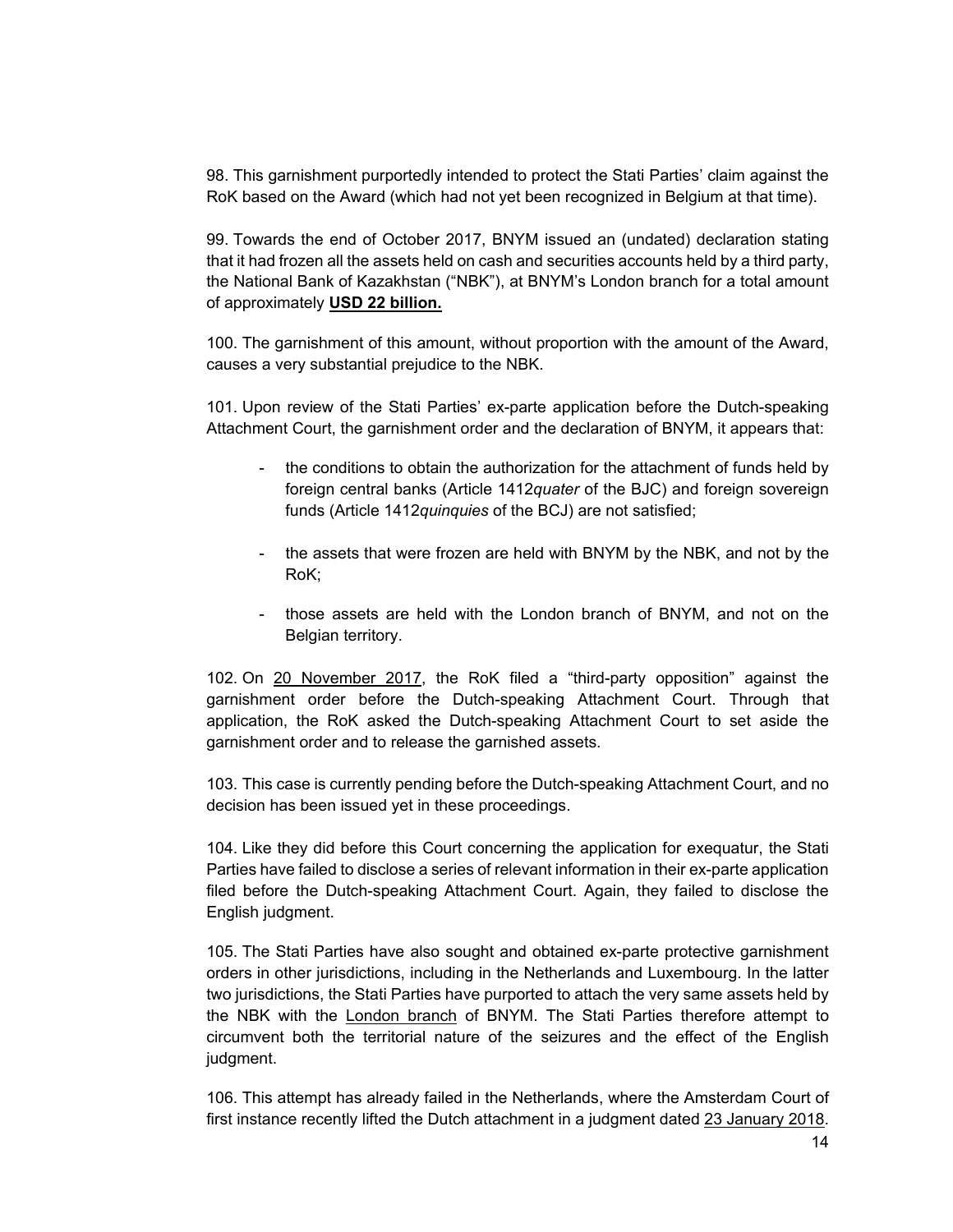Amongst other, **the Amsterdam Court of first instance confirmed that the Stati Parties had breached their duty to act loyally in ex-parte proceedings** because they had failed to mention a previous unsuccessful attempt to attach RoK's assets in the Netherlands. The Amsterdam Court of first instance also confirmed that the Stati Parties wrongly sought to attach assets that are held by a third party, the NBK.

107. It is therefore clear that the Stati Parties are engaged in extreme and unwarranted forum-shopping and abuse of ex-parte procedures, within and outside Belgium.

108. The circumstance that they have brought their ex-parte application for exequatur before the Brussels French-speaking Court of first instance at the beginning of November 2017, while they had previously sought the garnishment order from the Brussels Dutchspeaking Court of first instance at the beginning of October 2017, can only be seen as a further attempt to conceal the fraud which vitiates the Award. The Stati Parties perfectly knew that the RoK was going to raise the fraud in front of the Attachment Judge of the Dutch-speaking Court in their "third-party opposition" to the attachment authorization, which was precisely to be introduced during the month of November 2017. It is most probably for this reason that the Stati Parties applied, on an ex-parte basis and without mentioning the English judgment, for the exequatur of the award in front of the Frenchspeaking court.

# **III. Legal Discussion**

## **A. Introduction and Structure of the Arguments**

109. The RoK respectfully requests that Your Court set aside the Order, for the following reasons (and for any other reason that may come to light in the course of the present proceedings):

- The Order has been issued by a Court which had no jurisdiction (see point (b) below);
- The Award has been obtained by fraud and, therefore, it breaches public policy and it was rendered by an Arbitral Tribunal with no jurisdiction on the basis of an inapplicable arbitration clause.(see point (c) below).
- The Award has been issued in an arbitration procedure that is affected by various serious procedural errors (see point (d) below).

# *B. The Order must be set aside because it has been issued by a Court which had no jurisdiction*

# **1. The Belgian Arbitration Law Regime** *Ratione Temporis*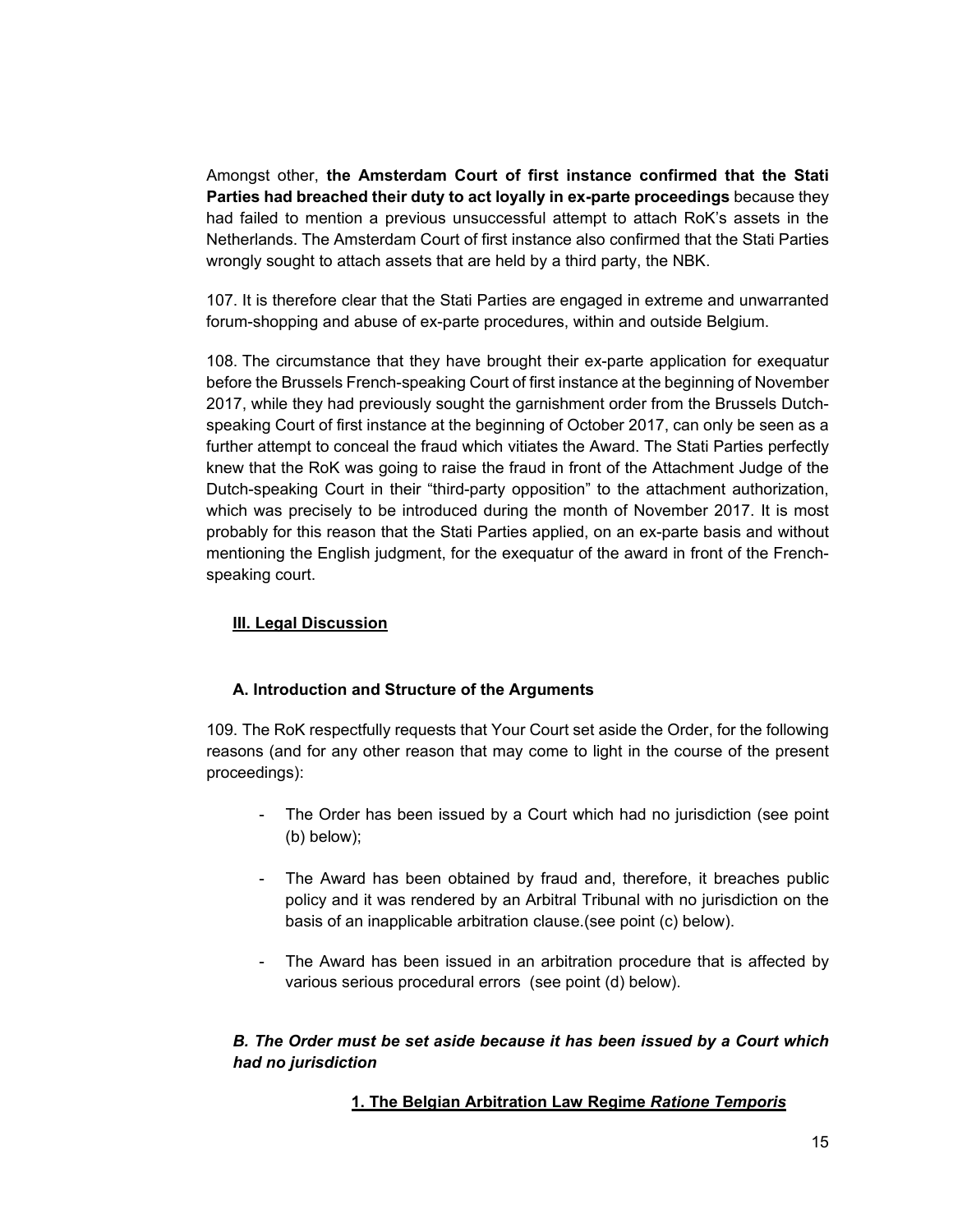110. Arbitration-related court proceedings in Belgium are governed by Part VI of the BJC. Part VI of the BJC has been amended by the Law of 24 June 2013<sup>4</sup>, and subsequently (on minor issues) by the Law of 25 December 2016<sup>5</sup>.

111. The Law of 24 June 2013 contains a transitional provision $<sup>6</sup>$ , which provides that:</sup>

"*This Law applies to arbitration commencing in accordance with Article 34 after the date of entry into force of this Law.* 

*The sixth part of the Judicial Code, as written prior to the entry into force of this Law, remains applicable to arbitration that commenced prior to the entry into force of this Law.* 

*This Law applies to actions that were brought before the court to the extent that they concern an arbitration referred to in Paragraph 1.* 

*The sixth part of the Judicial Code, as written prior to the entry into force of this Law, remains applicable to actions pending or introduced before the court relating to an arbitration referred to in Paragraph 2*" (emphasis added).

112. The Law of 24 June 2013 entered into force on 1 September 2013<sup>7</sup>. Therefore, it only applies to arbitration proceedings commenced after that date, and to judicial proceedings to set aside or enforce arbitration awards rendered in arbitration proceedings that commenced after that date.

113. By way of consequence, the former provisions of Part VI of the BJC remain applicable to all arbitral proceedings initiated prior to 1 September, as well as to all Belgian judicial proceedings in relation to arbitral awards which relate to arbitrations initiated prior to 1 September 2013 (whether or not "pending" on 1 September 2013).

114. In the case at hand, as mentioned above (§ 18), the arbitration proceedings were initiated by the Stati Parties against the RoK in July 2010, long before the entry into force of the Law of 24 June 2013.

115. It follows that the provisions in force before the amendments of the Law of 24 June 2013 apply to the application for exequatur of the Award (those provisions will be referred to hereinafter as being part of the "former BJC").

## **2. The Order was issued by a Court with no jurisdiction**

 $\overline{a}$ 

<sup>&</sup>lt;sup>4</sup> *M.B.*, 28 June 2013, p. 41263.<br><sup>5</sup> *M.B.*, 30 December 2016, p. 91990.<br><sup>6</sup> Conversely, the Law of 25 December 2016 does not contain any transitional provision.

<sup>7</sup> *M.B*., 28 June 2013, p. 41263.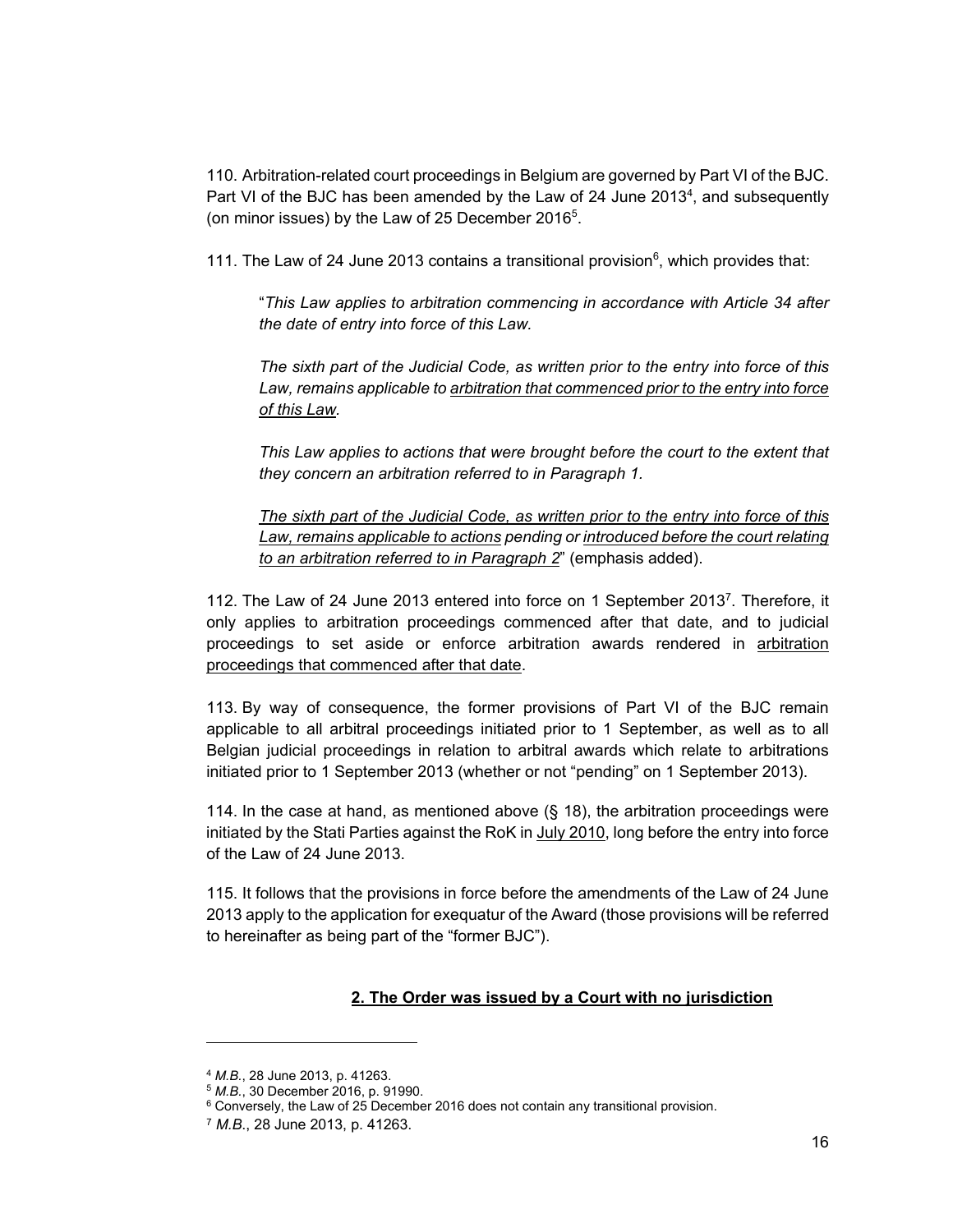116. Pursuant to Article 1719, §1 and §2, of the former BJC, an application for exequatur of a foreign arbitral award has to be brought before the President of the Court of First Instance, located at the place where enforcement is sought<sup>8</sup>. This jurisdiction is exclusive, meaning that no other Court could be seized of this application.

117. This rule has been changed in the Law of 24 June 2013. Under the new regime, Articles 1680, §5 and §6, as well as Article 1720, §1 and §2, of the (new) BJC provide that the application must be brought before the Court of First Instance (at the place where the enforcement is sought) $9$ , and no more before the President of the Court.

118. In the case at hand, the Stati Parties have wrongly based their application on "*Article 1720, §2*" of the (new) BJC (see para. 8 *in fine* of their ex-parte application). In line with this wrong provision, their application has been brought to "*Mr the President and Messrs. and Mrs. the judges of the Court of First Instance of Brussels*" (emphasis added).

119. This mistake has not been corrected in front of the Court below. The Order has been issued by the Court of first instance on the basis of Articles 1680, §6, 1719 to 1721 of the BJC. Those provisions are taken from new BJC as amended by the Law of 24 June 2013. They actually have no equivalence under the former BJC (for instance, Article 1680 §6, does not exist under the former BJC). Moreover, the Order is expressly issued by M. Minot, "*designated by the President of the Court under Articles 1680, §6, 1719 to 1721 of the BJC*", thus in its capacity of judge of the Court and not in his capacity as "*acting President*" of the Court.

120. It follows that the Order was issued by a Court that had no jurisdiction. The infringement of this imperative rule of exclusive jurisdiction must lead to the setting aside of the Order<sup>10</sup>.

121. Even if no grievance must be demonstrated, it should be noted that the fact that the wrong jurisdiction was seized on the basis of a legal regime that is not applicable has had material consequences for the RoK.

122. Firstly, under the new provisions of the BJC, the possibility to summon the party against whom the exequatur is asked on an ex-parte basis has been removed. This right was expressly provided in Article 1719, §5, of the former BJC, applicable in the present case. Hence, RoK had the right to be summoned, before that the Court granted the exequatur, as the RoK asked in its letter dated 15 November 2017.

123. In this case, the Court, being wrongly seized on the basis of the new BCJ (inapplicable), was not authorized to summon the Applicant to appear before to grant the exequatur.

l

<sup>&</sup>lt;sup>8</sup> Except if the debtor under the award has its domicile in Belgium.

<sup>&</sup>lt;sup>9</sup> Except if the debtor under the award has its domicile in Belgium.

<sup>10</sup> H. Boularbah, *Requête unilatérale et inversion du contentieux*, Larcier, Bruxelles, 2010, pp. 761-762.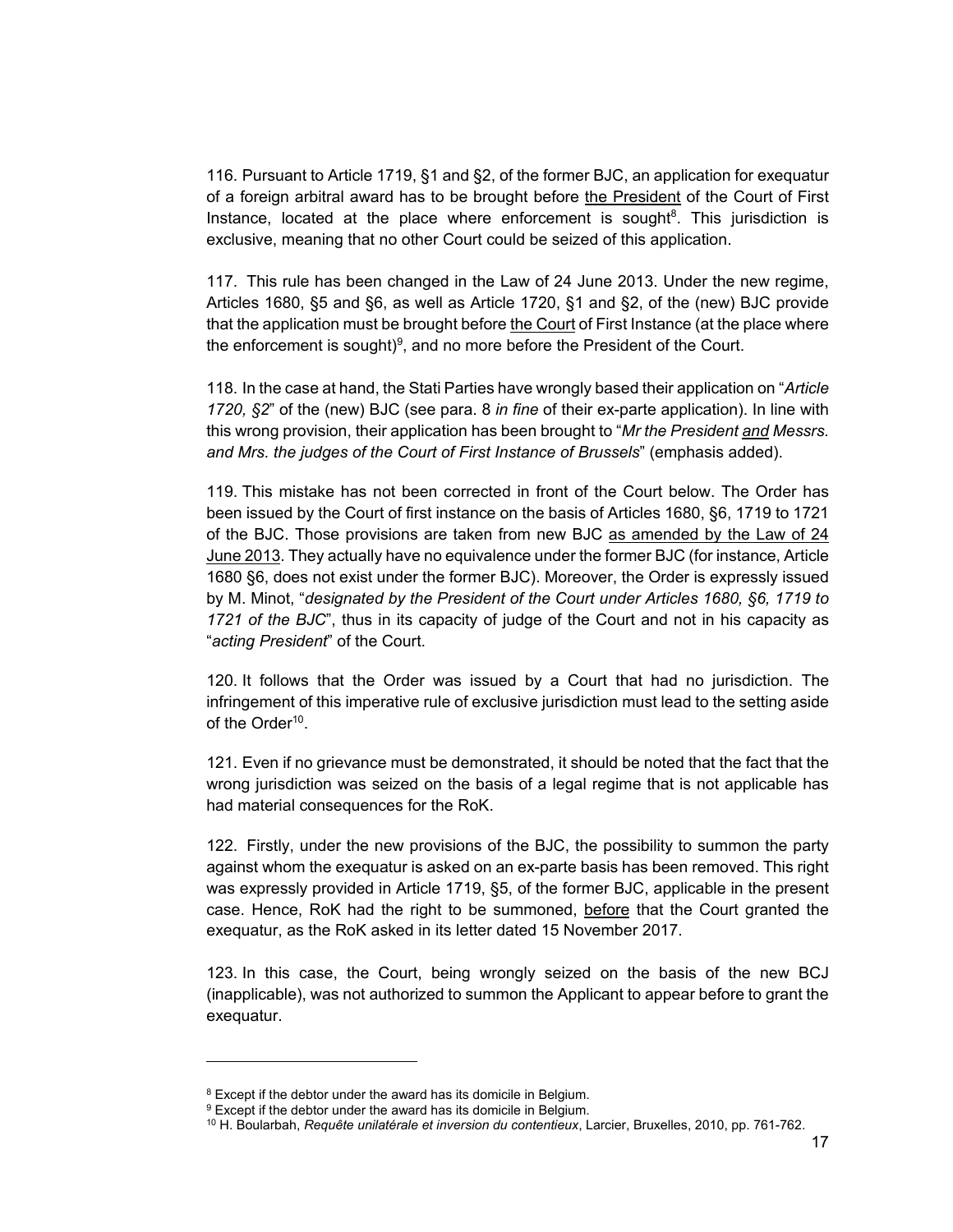124. Secondly, the Law of 24 June 2013 has also removed the possibility for either Party to appeal the judgment that this Court will issue on the present "third-party opposition" (Article 1680, §5, of the new BJC), while an appeal is allowed under the former BJC, which must be applied in the present case.

125. It is therefore essential that this Court enacts that the former provisions apply and that the new provision upon which the Court below wrongly relied upon are not applicable.

126. By way of consequence, this Court must (necessarily) rule that the Order has been issued by a Court that had no jurisdiction and draw the applicable legal consequence from such ruling, namely the setting aside of the Order.

# *C. The Order must be set aside because the Award has been obtained by fraud*

# **1. The Applicable Legal Principles**

127. Belgium is party to the New York Convention on the recognition and enforcement of foreign arbitral awards of 1985 (the "New York Convention")<sup>11</sup>, which can be invoked directly before Belgian courts.

128. Article V of the New York Convention provides a list of grounds which must lead the national courts to refuse the recognition and enforcement of foreign arbitral awards. Article V(1) provides the list of grounds which must be raised by the party against whom enforcement is sought, while Article V(2) provides the list of grounds that can be raised *ex officio* by the courts.

129. Pursuant to Article V(1) of the New York Convention, a foreign arbitral award cannot be recognized and enforced if the party against whom enforcement is sought furnishes proof that:

- "*The parties to the agreement referred to in article II were, under the law applicable to them, under some incapacity, or the said agreement is not valid under the law to which the parties have subjected it or, failing any indication thereon, under the law of the country where the award was made*" (Article  $V(1)(a)$ ;
- "*The party against whom the award is invoked was not given proper notice of the appointment of the arbitrator or of the arbitration proceedings or was otherwise unable to present his case*" (Article V(1)(b));

 $\overline{a}$ 

 $\sim$  18 11 The New York Convention was approved by the Law of 5 June 1975 (*M.B.,* 15 November 1975, p. 14411).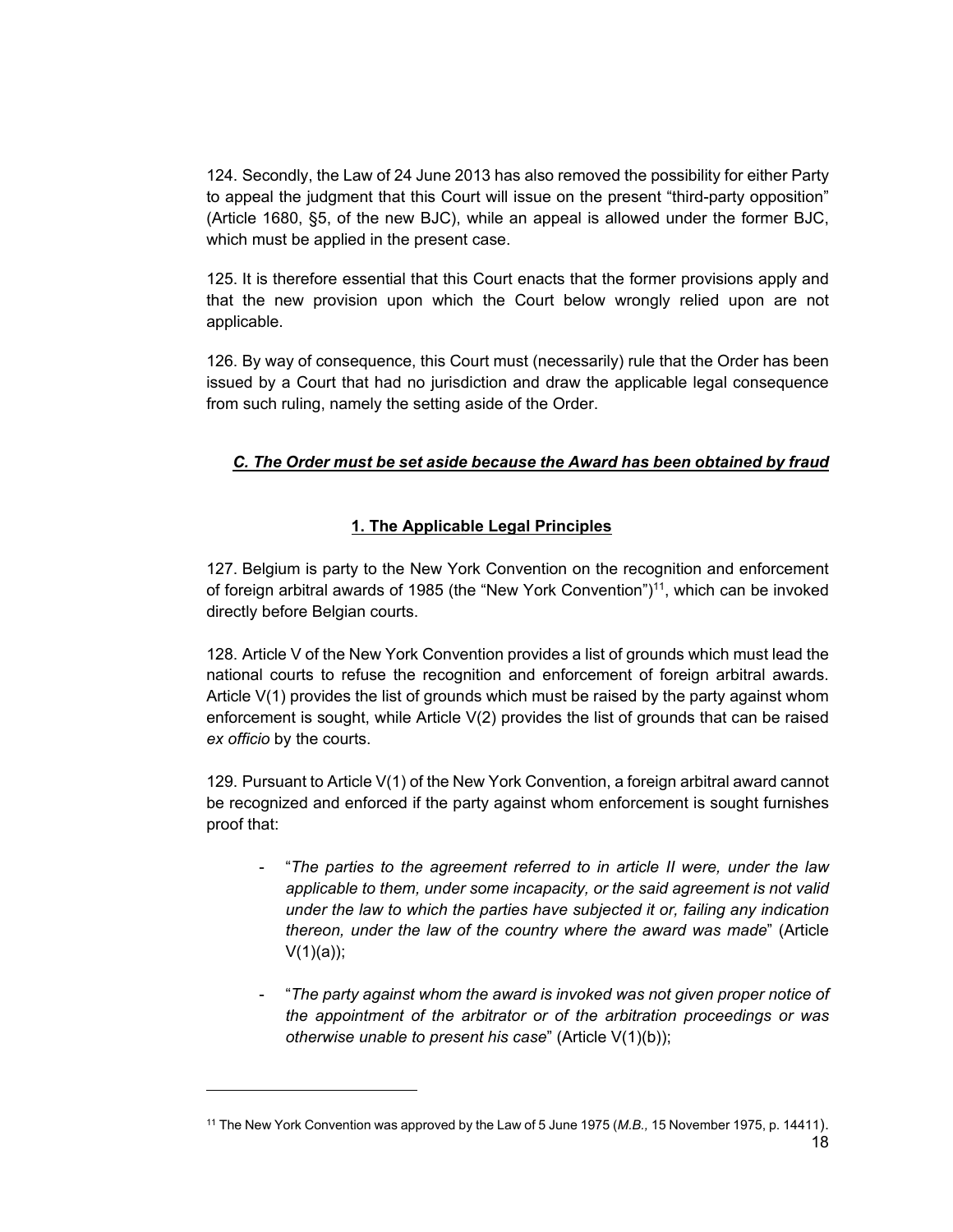- "*The award deals with a difference not contemplated by or not falling within the terms of the submission to arbitration, or it contains decisions on matters beyond the scope of the submission to arbitration, provided that, if the decisions on matters submitted to arbitration can be separated from those not so submitted, that part of the award which contains decisions on matters submitted to arbitration may be recognized and enforced*" (Article V(1)(c));
- "*The composition of the arbitral authority or the arbitral procedure was not in accordance with the agreement of the parties, or, failing such agreement, was not in accordance with the law of the country where the arbitration took place*"  $(A$ rticle  $V(1)(d)$ ;
- "*The award has not yet become binding on the parties, or has been set aside or suspended by a competent authority of the country in which, or under the law of which, that award was made*" (Article V(1)(e)).

130. Pursuant to Article V(2) of the New York Convention, a foreign arbitral award cannot be recognized and enforced if the courts find that:

- "*The subject matter of the difference is not capable of settlement by arbitration under the law of that country*" (Article V(2)(a));
- "*The recognition or enforcement of the award would be contrary to the public policy of [the country where recognition and enforcement is sought]*" (Article  $V(2)(b)$ ).

131. Similarly, under Belgian law, a (foreign) arbitral award cannot be recognized and enforced in Belgium if:

- The award breaches Belgian international public policy or was not capable of settlement by arbitration (Article 1723, 2°, of the former BJC);
- The award was obtained by fraud (Article 1723, 3° *juncto* 1704, 3, a, of the former BJC);
- The award was issued by an arbitral tribunal without jurisdiction, on the basis of an invalid arbitration clause, or having exceeded its powers (Article 1723, 3° *juncto* 1704, 2, c) and d) of the former BJC);
- The award was issued by an arbitral tribunal that was not regularly appointed (Article 1723, 3° *juncto* 1704, 2, f), of the former BJC);
- The award was issued by an arbitral tribunal without giving the parties the possibility to defend their rights and/or without respecting a mandatory provision of the arbitration procedure (Article 1723, 3° *juncto* 1704, 2, g), of the former BJC).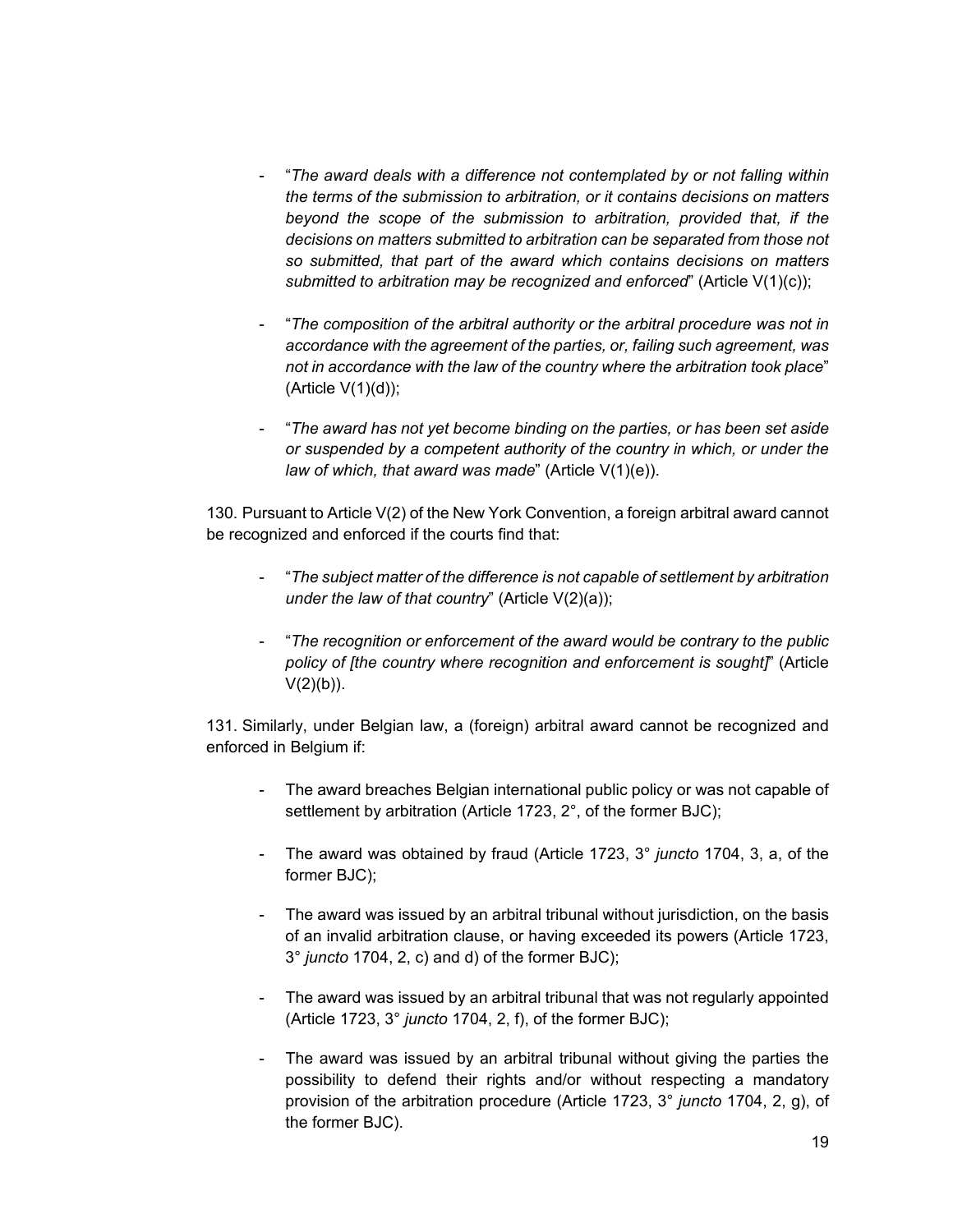132. Almost each of those distinct grounds for refusal of recognition and enforcement is met in the present case.

#### **2. The Award was obtained by fraud**

133. As has been demonstrated above, as a result of various documents obtained through the US discovery in 2015 and further investigations, it became perfectly clear that the Stati Parties committed fraud before and during the arbitration proceedings.

134. The Stati Parties have used a number of schemes to artificially inflate the construction costs of the LPG Plant through Perkwood and the Perkwood Contract. As a consequence, they have introduced the arbitration proceedings on the basis of an alleged investment which, if taken as it was argued throughout the arbitration, was false.

135. During the arbitration, the Stati Parties deliberately misled the Arbitral Tribunal regarding the amount of the investment in the LPG Plant.

136. They have been repeatedly representing – and relying on evidence to the effect – that they had invested over USD 245,000,000 in the development and construction of the LPG Plant. This was a totally fictitious amount, based on the Perkwood contract, which was purportedly concluded with a third company, while Perkwood is a company entirely controlled by the Stati Parties. This has had the consequence of deceiving the potential acquirers of the Plant, the RoK and the Arbitral Tribunal.

137. The false evidence submitted included, amongst other, testimony of Mr. A. Stati himself, his chief accountant and others, as well as experts' opinions and documents, for example financial statements containing the fraudulently inflated construction costs.

138. The Stati Parties have then deliberately misled the Arbitral Tribunal by relying on the Indicative Bid for the purchase of the LPG Plant, which was based, and which they knew to be based, on false evidence. Yet, the amount that the RoK has been ordered to pay to the Stati Parties under the Award has been largely based on that Indicative Bid. The Award is therefore the direct product of the Stati Parties' fraud.

139. An arbitral award obtained by fraud is the archetypal example of an award that breaches (international) public policy. Such an award cannot be recognized and enforced according to Article V(2)(b) of the New York Convention.

140. Under the latter provision, this ground for refusal of recognition and enforcement must be reviewed, and raised, *ex officio* by the courts<sup>12</sup>. This is what the judge should

 $\overline{a}$ 

<sup>12</sup> B. Hanotiau, B. Duquesne, "L'exécution en Belgique des sentences arbitrales étrangères", *JT*, 1997, p. 313.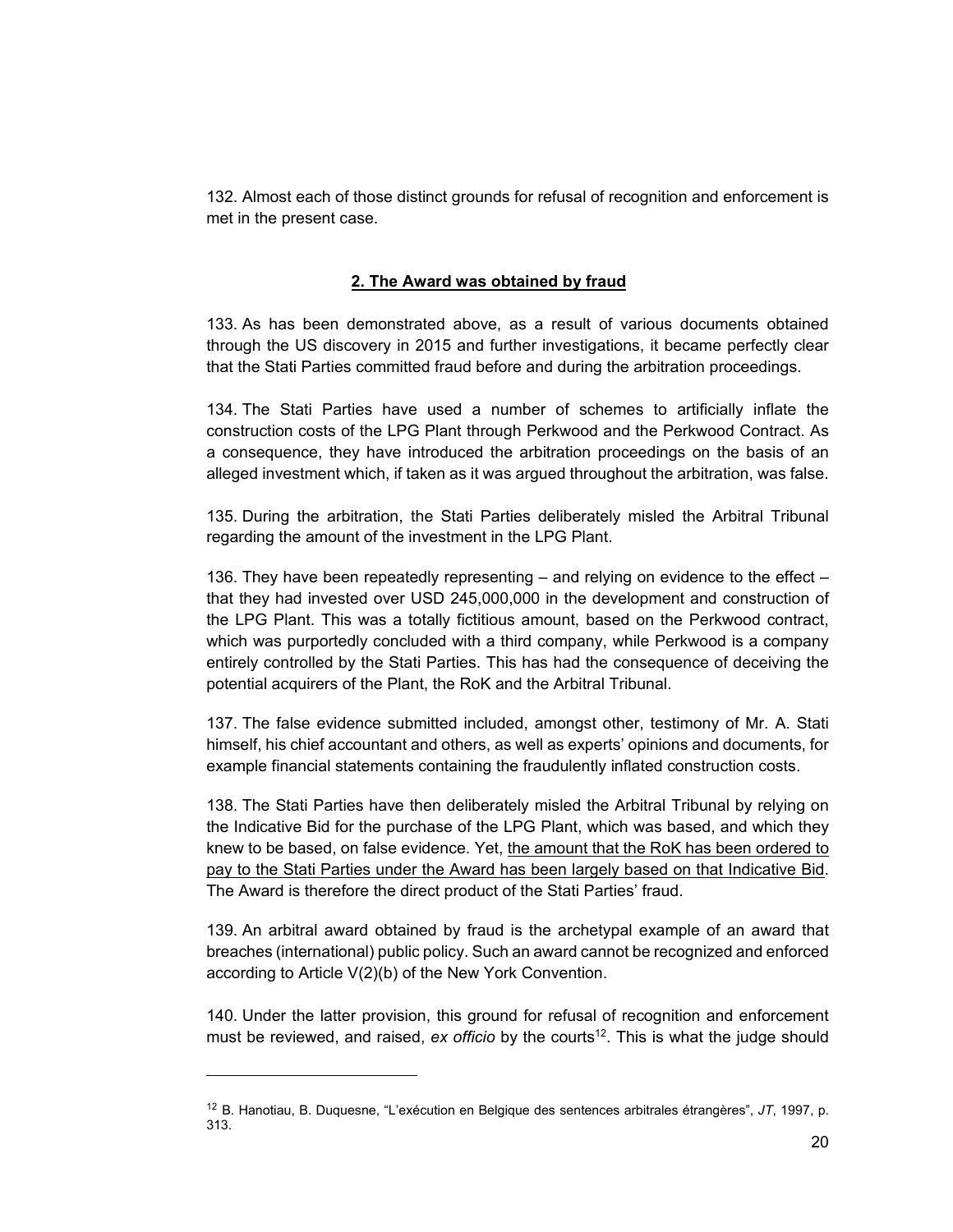have done in the case at hand, since he has been informed of the existence of the English judgment, which recognized the fraud on a *prima facie* basis.

141. Under Belgian law, a (foreign) award obtained by fraud also breaches Belgian (international) public policy. It cannot be recognized and enforced on the Belgian territory pursuant to both Article 1723, 2°, of the former BJC (public policy ground) and Article 1723, 3° *juncto* 1704, 3, a, b and c of the former BJC (fraud). Article 1723, 3, c expressly provides that a foreign arbitral award cannot be recognized and enforced if:

"*since the award was rendered, a document or any other element of proof has been discovered, which would have had a significant impact on the award and which has been retained by the opposing party*".

142. Moreover, and importantly, since the claims brought by the Stati Parties in arbitration, pursuant to the arbitration clause in Article 26 of the ECT, were based on a fraudulent scheme and a false investment, the Arbitral Tribunal had no jurisdiction and (in any event) the claims brought in arbitration were inadmissible.

143. Indeed, as mentioned above, Article 26 of the ECT, which contains the arbitration clause, applies to disputes in relation to a – legitimate and true – investment made by a foreign investor in the country of a contracting State (in this case, purportedly, Kazakhstan). Yet, the "investment" that the Stati Parties have continuously invoked in the arbitration proceedings, namely a purported investment in the LPG Plant for an amount of approximately USD 245 million, was never made as alleged by the Stati Parties, let alone in Kazakhstan.

144. Therefore, the Stati Parties were not entitled to bring an arbitration claim under the ECT, and the Arbitral Tribunal had no jurisdiction to hear the Stati Parties' claim against the RoK.

145. It is also evident that the RoK has never consented to arbitrate disputes which are based on a fraudulent and/or a fictitious investment. Claims based on a fraud are not covered by Article 26 ECT and, in any event, inadmissible.

146. For all those reasons, and others to be developed in the course of the proceedings, the Award also breaches Articles  $V(2)(a)$  and  $V(1)(c)$  of the New York Convention, as well as Article 1723, 2°, and Articles 1723, 3° *juncto* 1704, 2, c) and d) of the former BJC.

# **3. Your Court is not (and cannot be) bound by the Swedish judgment**

147. As was recognized by the High Court, the Swedish courts, which have been seized by the RoK's setting aside application against the Award, have not addressed the RoK's arguments in relation to the fraud. The Swedish courts have simply abstained to rule on the existence of the fraud and on the consequences of such a fraud on the award. There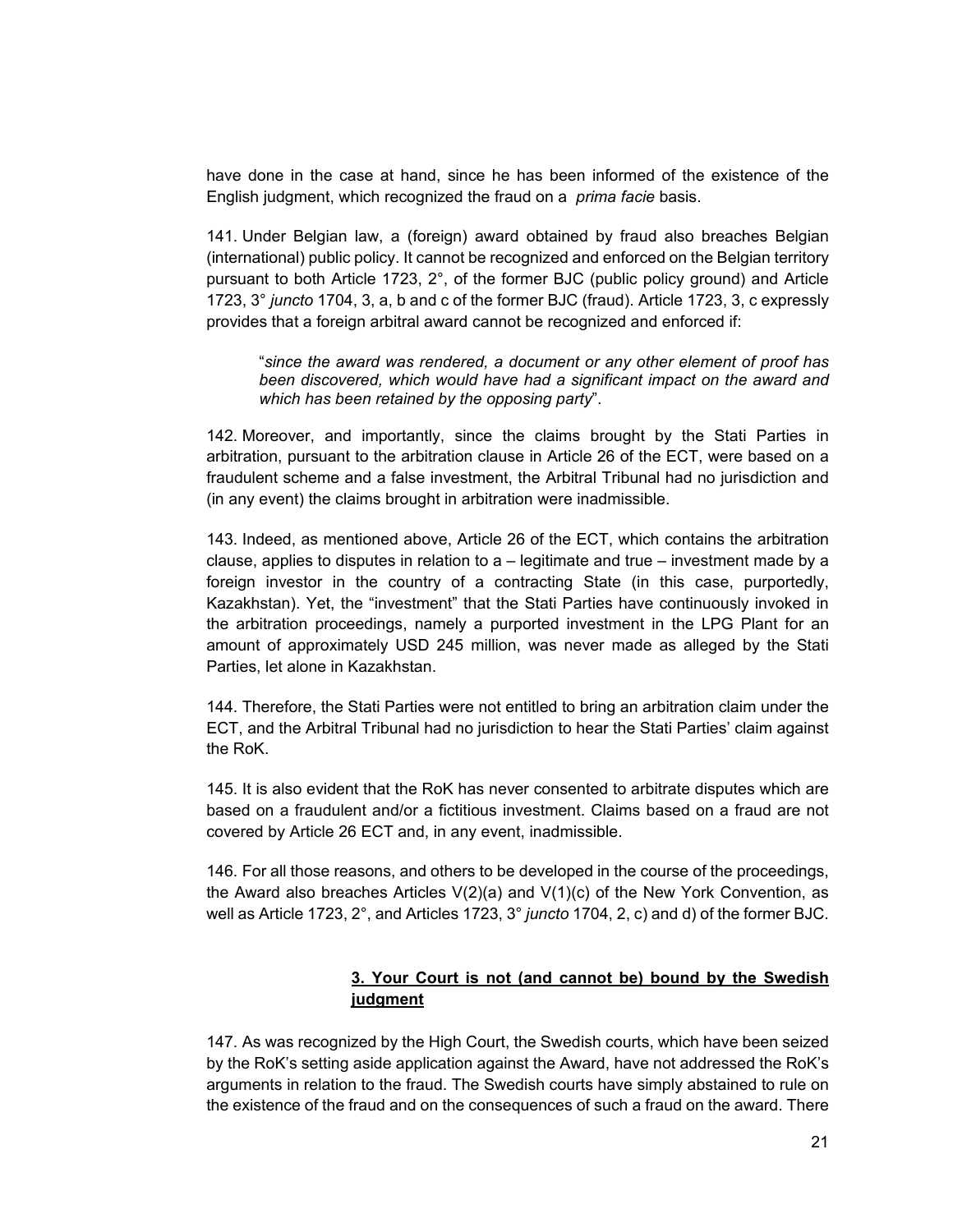is therefore no finding in the Swedish court judgments that can be relied upon by the Stati Parties in relation to the existence of the fraud.

148. In addition, and in any event, contrary to what has been alleged by the Stati Parties in their ex-parte application (para. 5, p. 2, of their supplemental submissions dated 7 December 2017 attached to the Order), the Belgian courts are by no means bound to any findings made by the Swedish courts.

149. Under the New York Convention (as well as under Belgian law which implements the New York Convention), the national courts in every country in which recognition and enforcement of a foreign international arbitral award is sought, must perform, for themselves and independently from the findings made by any other foreign national court, a review of the grounds for refusal of recognition and enforcement of the arbitral award that are raised before them.

150. Indeed, the purpose of recognition and enforcement proceedings of a foreign award in Belgium is to determine if that foreign award may or may not be recognized and enforced on the Belgian territory, *i.e.* have effects or not, in the Belgian legal order<sup>13</sup>.

151. This is true not only in relation to any foreign judgment having ruled on recognition and enforcement of an arbitral award, but also (and all the more so) in relation to any judgment setting aside the award at the country of the seat of the arbitration. In both cases, the scope of the foreign judge's decision is territorially limited.

152. In the present case, the Swedish judgment of the Svea Court of appeal invoked by the Stati Parties only ruled on whether the Award was valid in Sweden, nothing else and nothing more.

153. This is all the more so since the Svea Court of Appeal ruled under Swedish national law and not on the basis of an international convention. This judgment is therefore irrelevant in the Belgian exequatur proceedings.

154. As clearly explained by Belgian legal scholars:

l

"*If courts and tribunals of the country where the arbitral award was rendered have rejected the application for annulment of the award, this does not mean that it will simply obtain exequatur in Belgium. The judicial decision of foreign courts and tribunals declaring the application for annulment ill-founded do not preclude the Belgian court from verifying, in the exercise of its jurisdiction, that there is no ground for refusal with regard to the recognition and/or enforcement of the foreign arbitral award for which the applicant seeks to obtain the exequatur in Belgium.* 

<sup>13</sup> B. Hanotiau, B. Duquesne, « L'exécution en Belgique des sentences arbitrales belges et étrangères », *JT*, 1997, p. 305 ; Cass. fr. civ. 1st Ch., 29 June 2007 (2 decisions), *Rev. arb*., 2007, p. 507, Report of J.-P. Ancel and comment from E. Gaillard.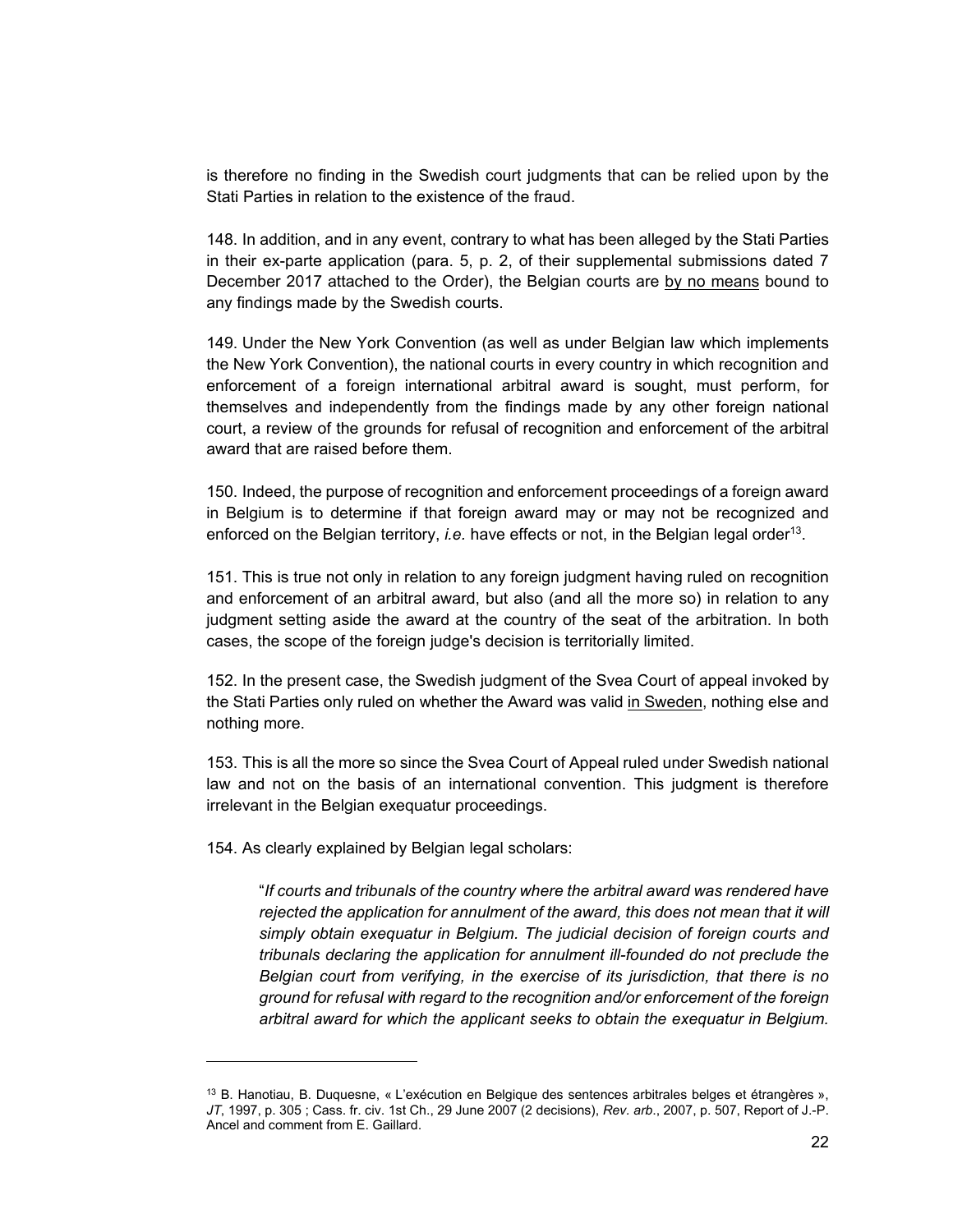*The Belgian court may refuse the exequatur of a foreign arbitral award even though the courts of the country of the seat have refused to set it aside.*" 14.

155. The Paris Court of Appeal confirms this principle:

l

"*Similarly to exequatur decisions, decisions rendered following setting aside proceedings produce no international effects as they only concern a sovereignty limited to the territory where they were issued; no consideration may be given to these decisions issued by foreign courts in an indirect proceeding [for recognition and enforcement of an international arbitral award]*" 15..

156. Holding the opposite would mean that, as soon as an international arbitral award has been refused setting aside by the courts located at the seat of the arbitration, the recognition and enforcement proceedings of that same award in any other country would become devoid of purpose. This is of course wrong, and cannot be reasonably argued.

157. It also deserves to be mentioned that the above principles have been endorsed by the EU legislator in the Regulation (EU) n° 1215/2012 of the European Parliament and of the Council of 12 December 2012 on jurisdiction and the recognition and enforcement of judgments in civil and commercial matters ("Brussels I*bis* Regulation"). Recital n°12 indeed confirms that the rules on recognition and enforcement of EU judgments shall not apply to judgments issued by Member State courts ruling on the validity, or invalidity, the amendment, the recognition or the execution of arbitral awards<sup>16</sup>. It is upon each Member State court to apply the New York Convention (and/or its own national law) to determine what can (or cannot) be the effects of a (foreign) arbitral award in its own legal order.

158. It follows that, contrary to what the Stati Parties have argued in their additional submissions filed after their ex-parte application, this Court is by no means bound by the

<sup>14</sup> P. Colle, H. Boularbah, « De invloed ... », *Liber amicorum Jozef van den Heuvel*, 1999, p. 178. Traduction libre de "*wanneer de hoven en rechtbanken van het land, waar het scheidsrechterlijk uitspraak geveld werd, de vordering tot nietigverklaring van de sententie afgewezen hebben, betekent dit niet dat deze uitspraak zomaar het exequatur in België zal bekomen. De gerechtelijke beslissing van buitenlandse Hoven en rechtbanken, die de vordering tot nietigverklaring ongegrond verklaren, vormt geen beletsel voor de Belgische rechter om in het kader van de uitoefening van zijn rechtsmacht na te gaan of er geen weigeringsgrond bestaat t.a.v. de erkenning en/of tuinuitvoerlegging van de buitenlandse arbitrale beslissing die de verzoekende partij door middel van een exequatur aanvraag zou willen uitnemen. De Belgische rechter mag de exequatur weigeren van een buitenslandse scheidsrechterlijke uitspraak die de rechter van het land, waar zij gewezen werd, heeft weigeren te vernietigen*".

<sup>&</sup>lt;sup>15</sup> Court of appeal of Paris, 20 September 2005, No. 2004/07635, The Directorate-General of Civil Aviation of the Emirate of Dubai v. International Bechtel Co. Limited Liability Company.Free translation of "*Les décisions rendues à la suite d'une procédure d'annulation, à l'instar des décisions d'exequatur, ne produisent pas d'effets internationaux car elles ne concernent qu'une*  souveraineté déterminée sur le territoire où elle s'exerce, aucune appréciation ne pouvant être *portée sur ces décisions émises par un juge étranger, à l'occasion d'un procès indirect* ». 16 EU Regulation 1215/2012, recital 12.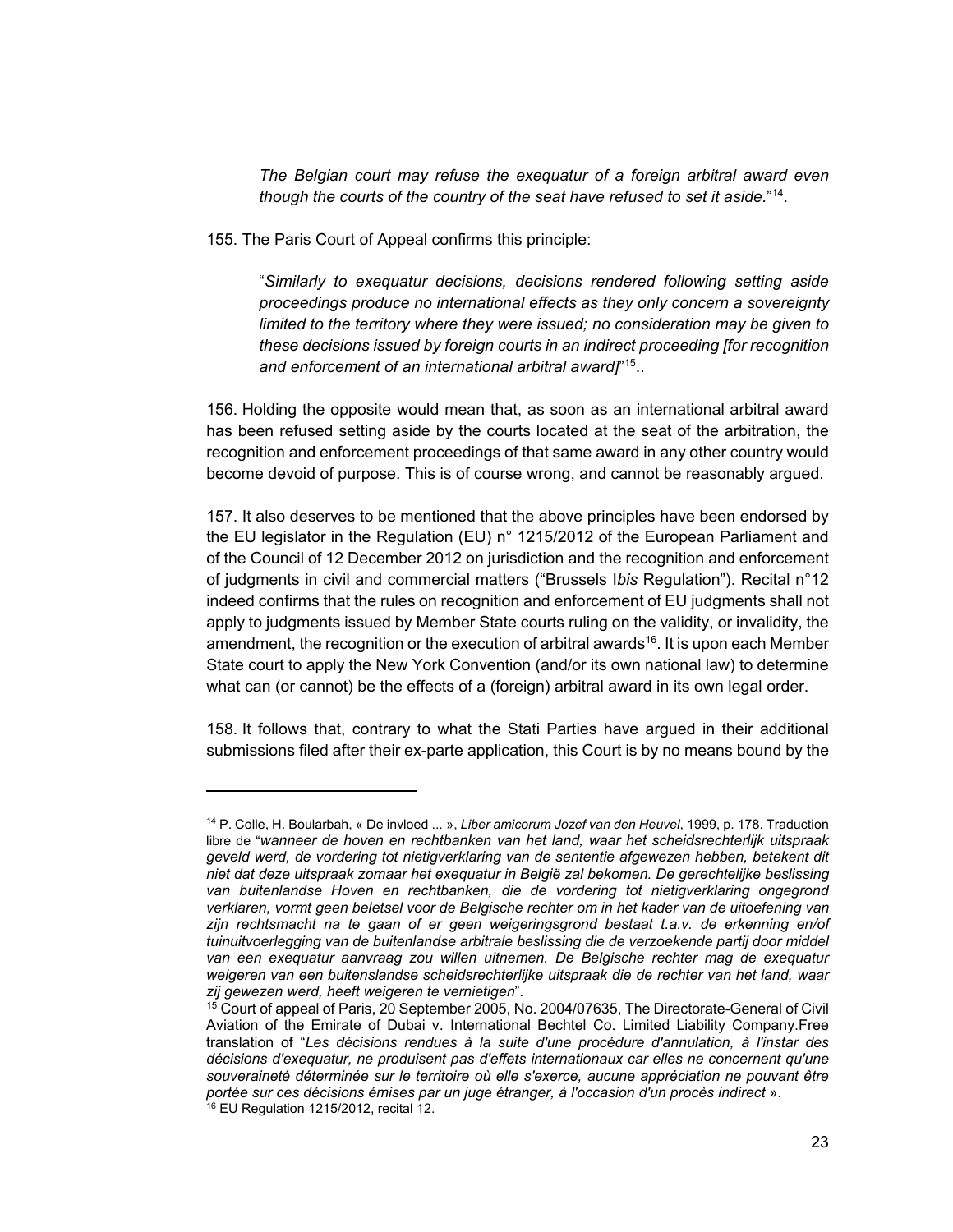findings made by the Swedish courts in relation to the Arbitral Award, whatever their final and binding nature in Sweden and under Swedish law.

159. Finally and in any event, since the Swedish courts have refused to consider and review the RoK's arguments, including the cogent evidence that had been adduced in respect of the fraud and its consequences on the Award, the Swedish judgment has no value or relevance whatsoever in the present proceedings, as it has been decided by the High Court in London (above § 89).

# **D. The Order must be set aside because of procedural errors and violations of the Applicant's due process rights in the arbitration**

160. There are other grounds that mandate that the Award cannot be recognized and enforced in Belgium, and which therefore warrant that your Court set aside the Order.

161. **Firstly**, as explained above, the procedure of appointment of the Arbitral Tribunal was invalid.

162. The right to appoint an arbitrator is of the most fundamental importance in international arbitration, all the more so in investor-State arbitration where sovereign interests are at issue.

163. Therefore, it is vital that arbitral institutions comply with their own rules and respect the Parties' rights of defense, and particularly the right to be heard. The Stockholm Chamber of Commerce ("SCC") manifestly disregarded this rule in the present case:

- The SCC Board appointed Professor Lebedev pursuant to an ex-parte request of the Stati Parties on which the RoK was denied the opportunity to comment because the SCC Secretariat inexplicably sent the ex-parte request to the RoK by regular post (and not by courier) such that the RoK did not receive it until **after** the SCC Board had made the default appointment of Professor Lebedev ;
- The default appointment was made by SCC Board in purported exercise of its power under Article 13(3) of the SCC Rules, on the basis that the RoK had failed to appoint an arbitrator within the stipulated time period. However, the RoK had not been under any duty to appoint, since the SCC Board had not yet determined the number of arbitrators or the method of appointment of the chairperson.
- Having failed to comply with its own rules about default appointments, and having failed to wait for the RoK to receive the ex-parte application before making the default appointment, the SCC Board then compounded its error by refusing to grant the RoK the opportunity to remedy the situation and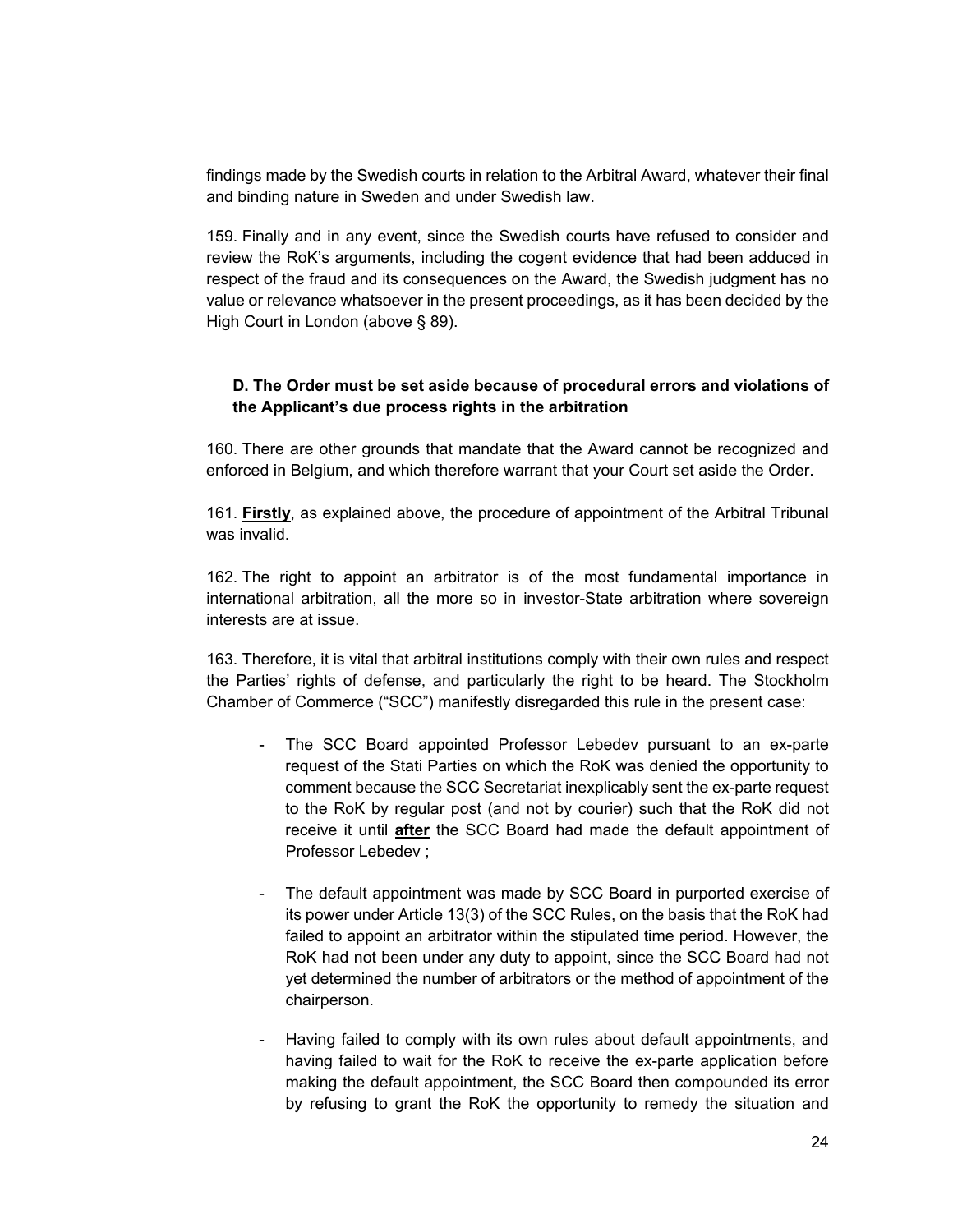appoint its own arbitrator, in contrast with its prior practice. Yet, the application from the RoK to exercise its right to appoint an arbitrator of its own choosing was made before even the first procedural hearing had taken place in an arbitration which was certain to last several years.

164. For those reasons, the Award breaches Articles V(2)(b) (public policy), V(1)(b) (due process) and V(1)(d) (procedure not in accordance with the agreement of the parties) of the New York Convention. Under Belgian law, it breaches Article 1723, 3° *juncto* 1704, 2, f) and g) of the former BJC.

165. **Secondly**, Articles 26(2) and (2) of the ECT requires compliance with a mandatory three-month cooling-off period before a claim can validly be brought in arbitration. This provision requires any claimant to attempt an amicable settlement following notification of an ECT claim, and precludes the bringing of an arbitration until the end of the period of three months prescribed for those amicable settlement negotiations. This period also allows a party which allegedly infringed the ECT to know that a dispute might eventually be arbitrated, and therefore allows this party to organize its defense accordingly.

166. The cooling-off period is a precondition, under Article 26 of the ECT, to the RoK's consent to arbitrate. It is therefore as such a decisive condition for the validity of the arbitration clause, the jurisdiction of the Arbitral Tribunal, and the admissibility of the claims.

167. In the case at hand, the Stati Parties have initiated the arbitration proceedings only five days after the termination of the subsoil use contracts. The Stati Parties did not notify the RoK of a potential ECT claim prior to their Request for Arbitration, nor did they make any attempt to seek amicable settlement of such a claim.

168. The Stati Parties therefore manifestly failed to comply with the cooling-off period imposed on them by the ECT and the Arbitral Tribunal effectively did not find that this period had been respected.

169. In addition to its jurisdiction consequences, the Stati Parties' failure to comply with the cooling-off period had the practical consequence that the RoK was deprived of three additional months in which it could have, for instance, completed the formalities required to appoint external counsel and considered its appointee as arbitrator. The Stati Parties' breach of Articles 26 (1) and (2) of ECT, therefore, also impacted materially on the situation which led to the SCC's invalid appointment of Professor Lebedev as default arbitrator, and depriving the RoK of its fundamental right to appoint an arbitrator of its own choosing.

170. The Stati Parties asserted that the RoK waived this failure by agreeing to a subsequent stay for settlement, but that is wrong in fact and impossible in law. A subsequent stay for settlement has obviously not the same effects than a cooling-off obligation, being a condition precedent to the right to submit a dispute to arbitration. As has just been explained, the harm resulting from the Stati Parties' failure had already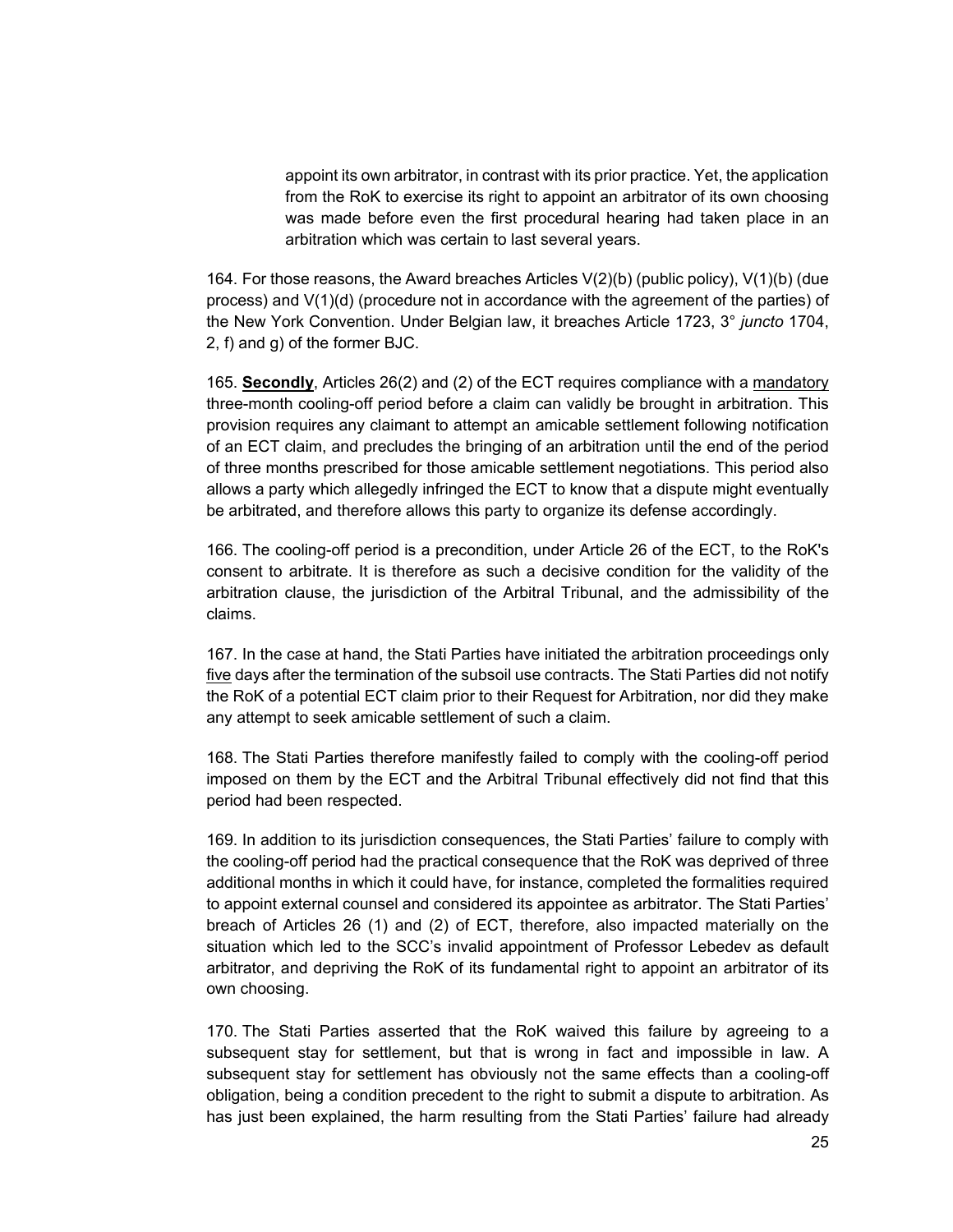materialized, certainly in part, at the time the proceedings were suspended. Furthermore, the RoK never waived this argument.

171. For those reasons, the Award breaches Articles  $V(1)(b)$ , (c) and (d) of the New York Convention, as well as Articles 1723, 2° and 1723, 3° *juncto* 1704, 2, b), c), d), f) and g) of the former BJC.

## **E. Conclusion**

172. It follows from the foregoing that the Order has been issued by an incompetent Court. Moreover, the Award could not be validly recognized and enforced in Belgium. Indeed, the Award has been obtained by fraud, breaches (international) Belgian public policy and was issued by an Arbitral Tribunal without jurisdiction and following multiple procedural irregularities.

173. For each and all of these reasons, the RoK respectfully requests this Court to set aside the Order and condemn the Stati Parties to support the RoK's legal costs.

174. The RoK reserves its right to complete and/or amend the various grounds for refusal raised in these summons, and to add any new ground which would come to light in the course of the present proceedings.

## **Such being the facts,**

The year two thousand eighteen, on 2 February,

At the request of **THE REPUBLIC OF KAZAKHSTAN**, represented by its Minister of Justice, with the Ministry of Justice, with offices at 010000 Astana (Kazakhstan), Left Bank, Mangilik El Street 8, House of Ministries, 13

Having as counsels **Arnaud NUYTS, Hakim BOULARBAH, Roel FRANSIS and Olivier VAN DER HAEGEN**, lawyers, with offices at 1000 Brussels, Bld. De l'Empereur 3 (a.nuyts@liedekerke.com; h.boularbah@liedekerke.com)

I, the undersigned *Nathalie DRAULANS*, deputy bailiff of *Philippe Schepkens*, bailiff with office located at 1050 Ixelles, Avenue de la Couronne, 145 Bloc F 4ème étage,

Have notified and declared to:

1. Mr. **STATI ANATOLIE**, entrepreneur, domiciled at MD-2008\Moldavia, 20 Dragomirna Street, Chisinau;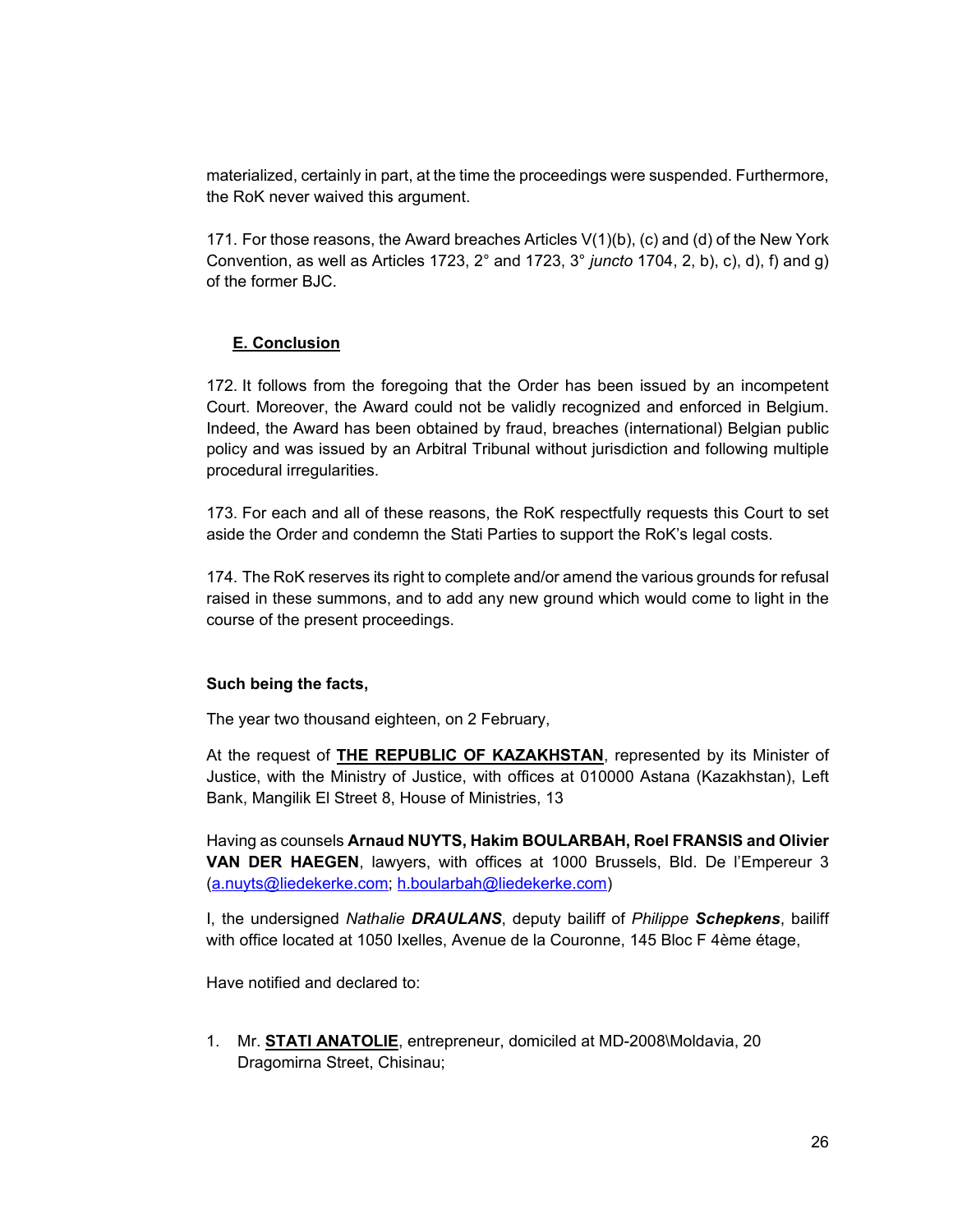- 2. Mr. **STATI GABRIEL**, entrepreneur, domiciled at MD-2008\Moldavia, 1A Ghioceilor Street, Chisinau;
- 3. **ASCOM GROUP SA** ("**Ascom**"), with registered office at MD-2009\Moldavia, 75A Mateevici Street, Chisinau;
- 4. **TERRA RAF TRANS TRAIDING LTD** ("**Terra Raf**"), with registered office at GI-13/1 Line Wall Road\GIBRALTAR;

*Hereinafter referred to as the "Stati" or the "Defendants*";

Having elected domicile in their writ of service of the order of exequatur dated 2 January 2018 :

- a) at the office of their bailiff, Me Marc Sacré, avenue de Jette, 32, 1081 Koekelberg, where being and speaking to, *Karel Taffijn, attendant*
- b) at the office of their counsel Stan BRIJS and Charlotte De Muynck, lawyers, with offices at 1000 Brussels, Chaussée de la Hulpe 120

where being and speaking to, *Dominique Bodart, attendant* 

That the applicant brings **third-party proceedings** against the order issued by M. J-P Minot from the French-speaking Court of First Instance of Brussels on 12/11//2017 (R.G.17/3560/B)

I, the undersigned and abovementioned bailiff, have **SUMMONED** the party who has been served to appear **on Tuesday 13 March two thousand eighteen at nine a.m., before the FIRST CHAMBER of the FRENCH-SPEAKING COURT OF FIRST INSTANCE** of **BRUSSELS, sitting in the room where it usually holds its hearings, room 7, Courthouse – Annexe, 1000 Brussels, Rue des Quatre Bras 13.** 

IN ORDER TO**:** 

For the reasons mentioned hereafter and for all other reasons to be raised in the course of the proceedings that are hereby expressly reserved,

Ask the French-speaking Court of First Instance of Brussels to:

Find that this third-party opposition is admissible and well-founded and, as a consequence,

In principal:

- Find that the Order dated 11 December 2017 was issued by an incompetent Court and, as a consequence,